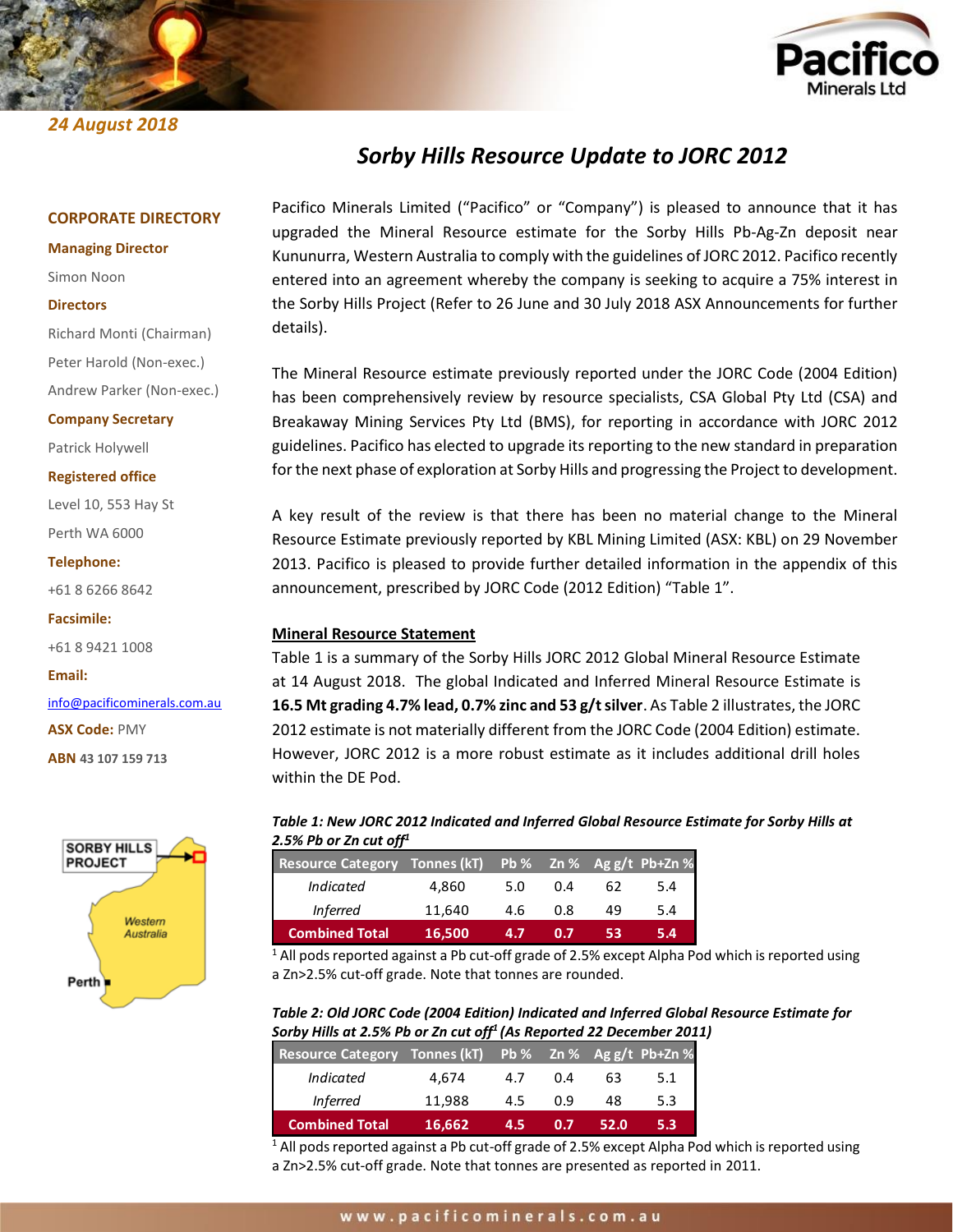

Table 3 provides a detailed break down of the new global Mineral Resource estimate at Sorby Hills by mineralised pod (see Figure 1), JORC 2012 classification and weathering profile.

|                     | Classification   | <b>Weathering Profile   Tonnes (kT)</b> |        | Pb %    | Zn %    | Agg/t |
|---------------------|------------------|-----------------------------------------|--------|---------|---------|-------|
| A Pod Pb            | <b>Inferred</b>  | Fresh                                   | 350    | 8.3     | $1.4\,$ | 38    |
|                     | <b>Inferred</b>  | Oxide                                   | 180    | 4.0     | 0.2     | 46    |
| <b>Alpha Pod Pb</b> | <b>Inferred</b>  | Fresh                                   | 1,990  | 4.6     | 0.3     | 61    |
|                     |                  | <b>Inferred Total</b>                   | 2,170  | 4.5     | 0.3     | 59    |
| Alpha Pod Zn        | <b>Inferred</b>  | Fresh                                   | 1,320  | 0.5     | 4.0     | 31    |
| <b>B</b> Pod Pb     | <b>Inferred</b>  | Fresh                                   | 790    | 5.7     | 0.3     | 33    |
|                     | <b>Inferred</b>  | Oxide                                   | $10\,$ | 2.5     | 0.0     | 31    |
| <b>Beta Pod</b>     |                  | Fresh                                   | 1,800  | 7.9     | 0.5     | 99    |
|                     |                  | <b>Inferred Total</b>                   | 1,810  | 8.0     | 0.5     | 98    |
|                     | Indicated        | Oxide                                   | 140    | 3.3     | 0.2     | 22    |
|                     |                  | Fresh                                   | 540    | 3.4     | 0.5     | 18    |
|                     |                  | <b>Indicated Total</b>                  | 680    | 3.4     | 0.4     | 18    |
| C Pod               | <b>Inferred</b>  | Oxide                                   | 80     | 3.1     | 0.3     | 19    |
|                     |                  | Fresh                                   | 750    | 3.2     | 0.4     | 23    |
|                     |                  | <b>Inferred Total</b>                   | 840    | 3.2     | 0.4     | 22    |
|                     |                  | <b>Combined Total</b>                   | 1,520  | 3.3     | 0.4     | 21    |
|                     | <b>Indicated</b> | Oxide                                   | 371    | $5.0$   | 0.2     | 54    |
|                     |                  | Fresh                                   | 2,020  | $6.0\,$ | 0.5     | 63    |
|                     |                  | <b>Indicated Total</b>                  | 2,390  | 5.8     | 0.5     | 61    |
| <b>DE Pod</b>       | <b>Inferred</b>  | Oxide                                   | 40     | 5.1     | 0.4     | 51    |
|                     |                  | Fresh                                   | 320    | 5.3     | 0.3     | 60    |
|                     |                  | <b>Inferred Total</b>                   | 360    | 5.3     | 0.3     | 59    |
|                     |                  | <b>Combined Total</b>                   | 2,750  | 5.8     | 0.4     | 61    |
| F Pod               | <b>Inferred</b>  | Fresh                                   | 1,770  | 4.1     | 0.3     | 29    |
|                     | Indicated        | Oxide                                   | 20     | $5.0$   | 0.1     | 192   |
|                     |                  | Fresh                                   | 1,770  | 4.6     | 0.4     | 78    |
|                     |                  | <b>Indicated Total</b>                  | 1,790  | 4.6     | 0.3     | 79    |
| <b>HI Pod</b>       | <b>Inferred</b>  | Oxide                                   | 60     | 3.3     | $0.1\,$ | 140   |
|                     |                  | Fresh                                   | 2,170  | 4.1     | 0.4     | 40    |
|                     |                  | <b>Inferred Total</b>                   | 2,230  | 4.1     | 0.4     | 42    |
|                     |                  | <b>Combined Total</b>                   | 4,020  | 4.3     | 0.4     | 59    |
|                     | <b>Indicated</b> | Oxide                                   | 530    | 4.5     | 0.2     | 51    |
|                     |                  | Fresh                                   | 4,330  | $5.1$   | 0.4     | 63    |
|                     |                  | <b>Indicated Total</b>                  | 4,860  | 5.0     | 0.4     | 62    |
| <b>All Pods</b>     | <b>Inferred</b>  | Oxide                                   | 370    | 3.8     | 0.2     | 54    |
|                     |                  | Fresh                                   | 11,270 | 4.6     | 0.8     | 49    |
|                     |                  | <b>Inferred Total</b>                   | 11,640 | 4.6     | 0.8     | 49    |
|                     |                  | <b>Combined Total</b>                   | 16,500 | 4.7     | 0.7     | 53    |

## *Table 3: New Indicated and Inferred Mineral Resource Estimate for Sorby Hills by Pod and Weathering Profile*

Note that the tonnes are rounded.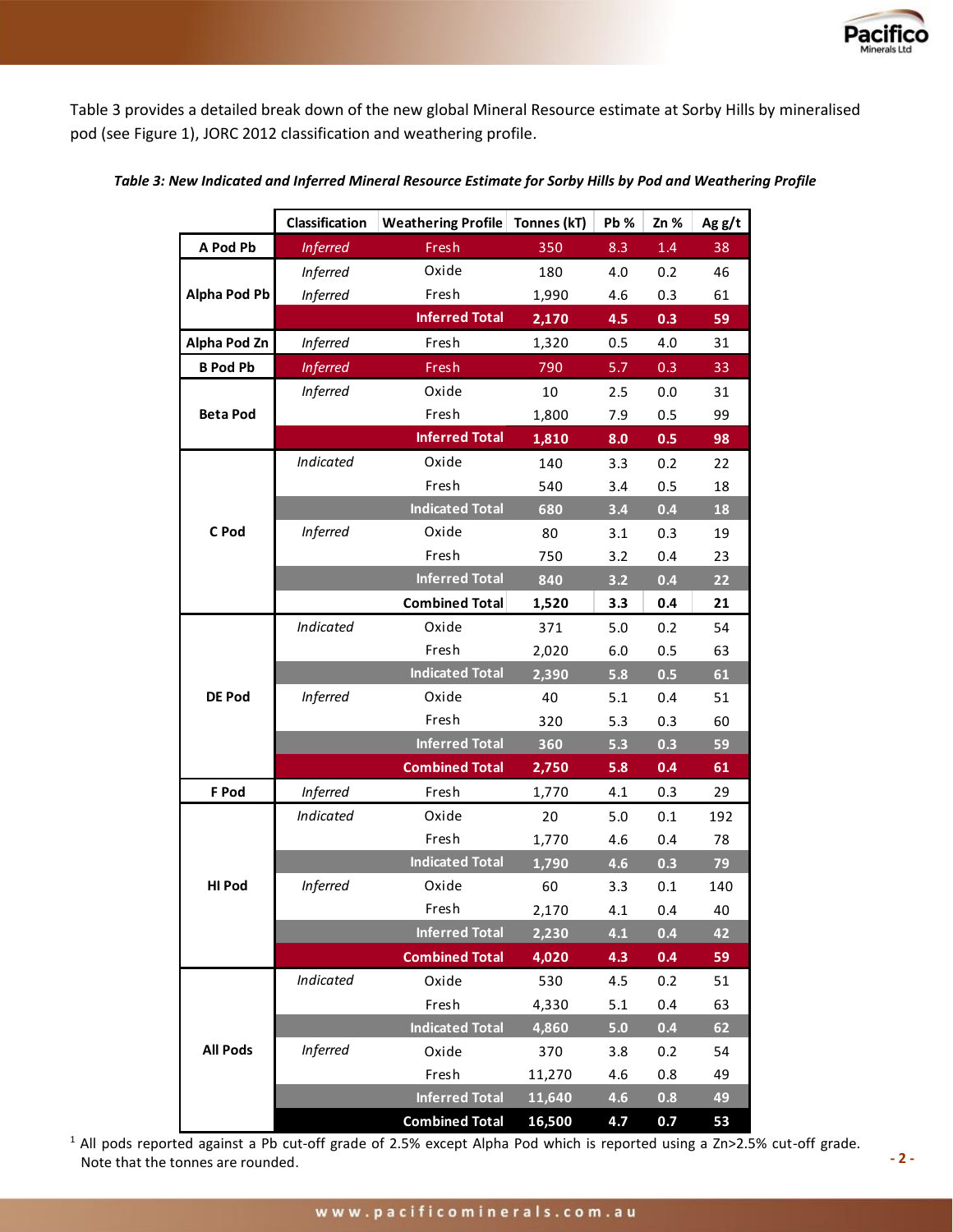

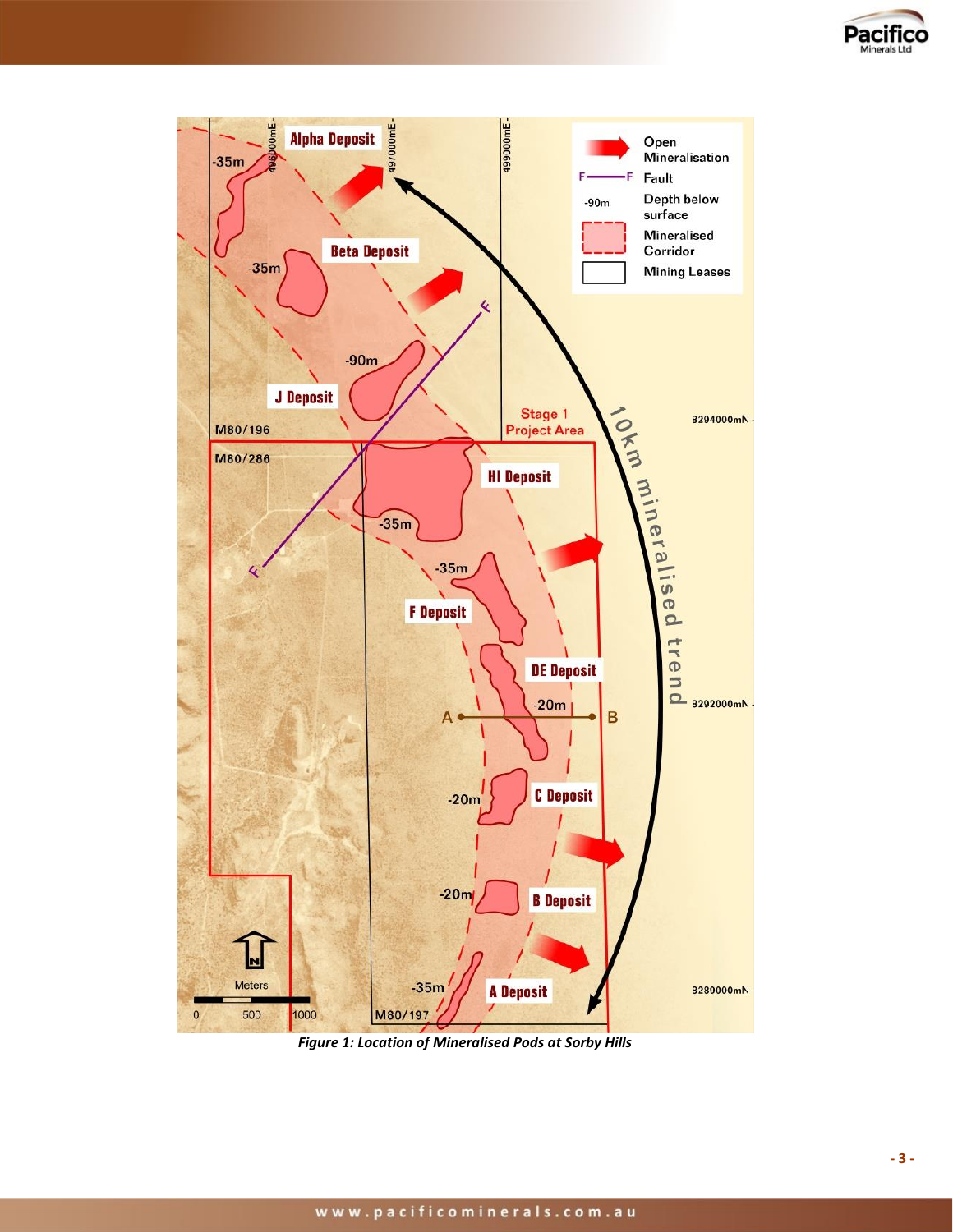



*Figure 2: Cross Section Through the High-Grade Core of the DE Deposit Highlighting the Shallow Nature and Continuity of Mineralisation*

## **Project Development Strategy**

Assuming successful completion of the acquisition, Pacifico will commence an aggressive exploration program to test the significant upside potential identified within the Sorby Hills Project area, which could lead to an increase in the resource base, the Company will also re-evaluate the Project economics through a Scoping Study that could lead directly to a Bankable Feasibility Study and a new ore reserve estimate. As part of this process, the Company is currently undertaking a review of the modifying factors and assumptions made by KBL Mining Limited in relation to Sorby Hills Project (see ASX:KBL announcement dated 29 November 2013).

## **Planned Drilling Program**

Planning is currently underway for the next phase of drilling at Sorby Hills. The main aims of the proposed 100+ hole RC and diamond drilling program (~6,000m) are, as follows:

- to increase the resources, in or near the current pit outlines;
- to test drill interpreted faults identified from geophysical surveys, and gravity anomalies, to better understand their relationship to suspected higher grade lead occurrence, and,
- to increase the zinc Mineral Resource estimate particularly in some northern pods where previous exploration by others has identified excellent potential.

Details of the planned drilling program will be reported to the ASX once finalised.

## **Material Information Summary**

A summary of JORC 2012 Table 1 is provided below for compliance with the Mineral Resource estimate and in-line with the requirements of ASX listing rule 5.8.1.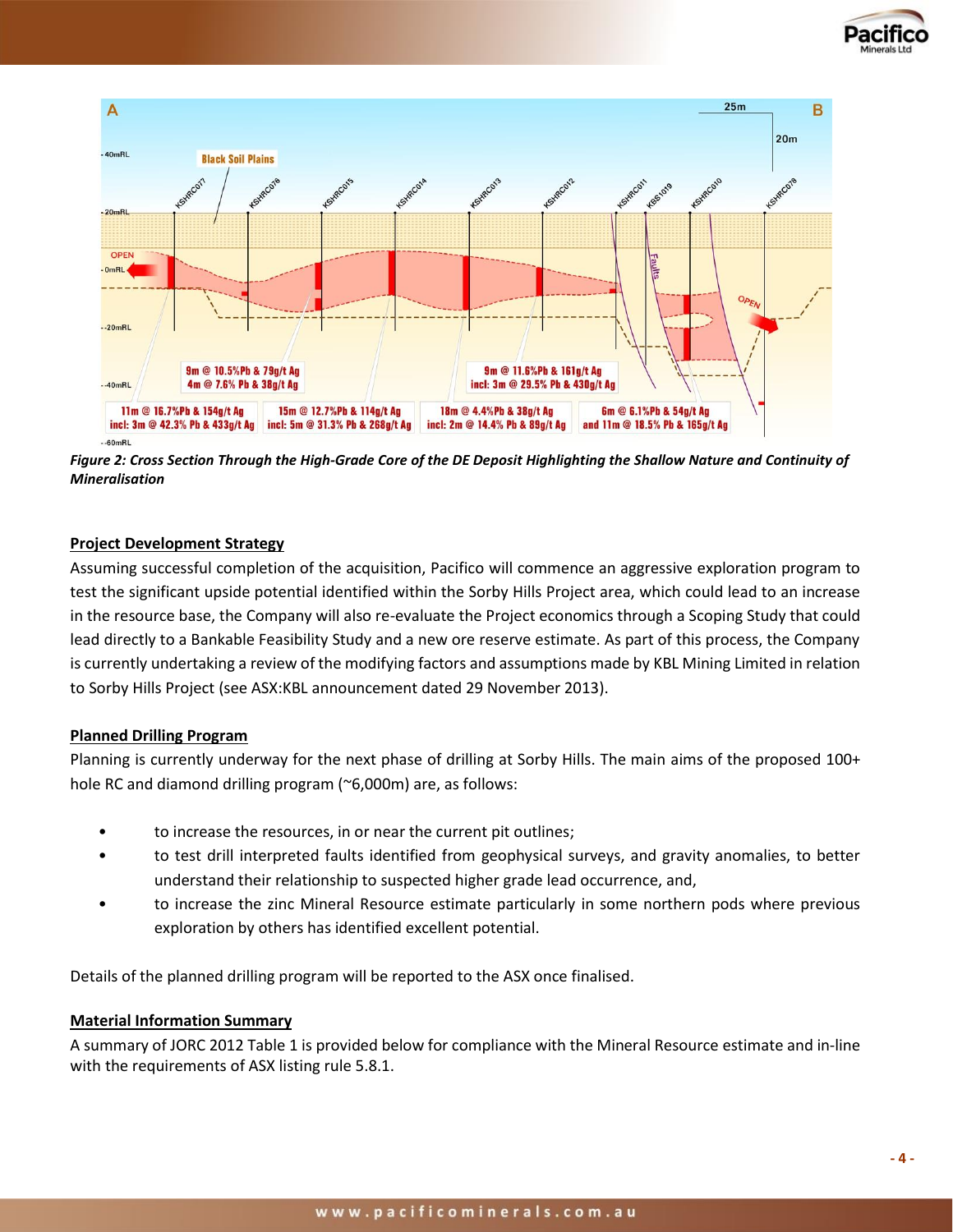

## **Tenure**

The Sorby Hills Pb-Ag-Zn deposits, contained within mineralised pods A, B, C, DE, F, HI, J, Alpha and Beta deposits, lie within five mining leases (M80/196-197 and M80/285-287), all of which are currently held jointly between KBL Sorby Hills Pty Ltd (75%) and Henan Yuguang Gold & Lead Co. Ltd (25%) (Table 4).

|         | <b>Table 4: Sorby Hills Tenements</b> |                |               |  |  |  |  |
|---------|---------------------------------------|----------------|---------------|--|--|--|--|
|         | Tenement Area (km <sup>2</sup> )      | <b>Granted</b> | <b>Expiry</b> |  |  |  |  |
| M80/196 | 9.99                                  | 22/01/1988     | 21/01/2030    |  |  |  |  |
| M80/197 | 9.95                                  | 22/01/1988     | 21/01/2030    |  |  |  |  |
| M80/285 | 5.57                                  | 29/03/1989     | 28/03/2031    |  |  |  |  |
| M80/286 | 7.89                                  | 29/03/1989     | 28/03/2031    |  |  |  |  |
| M80/287 | 8.15                                  | 29/03/1989     | 28/03/2031    |  |  |  |  |

## **Geology & Geological Interpretation**

The Sorby Hills Pb-Ag-Zn deposits are regarded as having many features typical of Mississippi Valley Type (MVT) deposits. The mineralisation occurs within 9 currently identified carbonate hosted deposits (pods). The pods form a linear north-south belt extending over 8 km, sub parallel to the eastern margin of the Precambrian Pincombe Inlier and within the Carboniferous Burt Range Formation of the Bonaparte Basin. The mineralisation is largely stratabound and hosted mainly in dolomitric breccia which is typically developed at the contact of a crystalline dolomite unit and overlying dolomitic siltstone which generally dips shallowly to the east.

The mineralised pods average 7-10m in thickness, are generally less than 1 km long and 100 to 500m wide. There is some structural control to the mineralisation, with higher grade zones associated with faulting. The deposits also appear to subparallel the two main fault trends. Mineralisation is often thicker and of higher grade in areas of strong brecciation.

The Sorby Hills primary mineralisation is typically silver and lead-rich (mainly in galena), with moderate to high pyrite (FeS2) content and generally low amounts of sphalerite (ZnS). The galena (PbS) occurs as massive to semi massive crystalline lenses often found in the more argillaceous units, and as coarse to fine disseminations or as open-space fill in fractures, breccias and vugs. Sphalerite typically predates galena and occurs as colloform open-space fill. It is typically more abundant at the lateral fringes of and below the lead mineralisation. Silver values tend to increase as the lead content increases and is generally assumed to be closely associated with the galena. A discrete pyrite zone is seen to occur below the base-metal mineralisation.

There is reasonable confidence level in the geological interpretation of the mineral deposits, sufficient to assume geological and grade continuity in the Indicated volumes.

The geological interpretation involved dividing the deposits into mineralised zones, essentially based on assay data, and identifying the fresh, transition and oxide zones from geological logging and mineralogy.

There appears to be limited scope for alternative interpretations. The mineralised zones are quite clearly defined, while the oxidation zones are a little more subjective. It is considered unlikely that alternative interpretations would have a substantial impact on the Mineral Resource estimates due to the generally close spacing of the data points.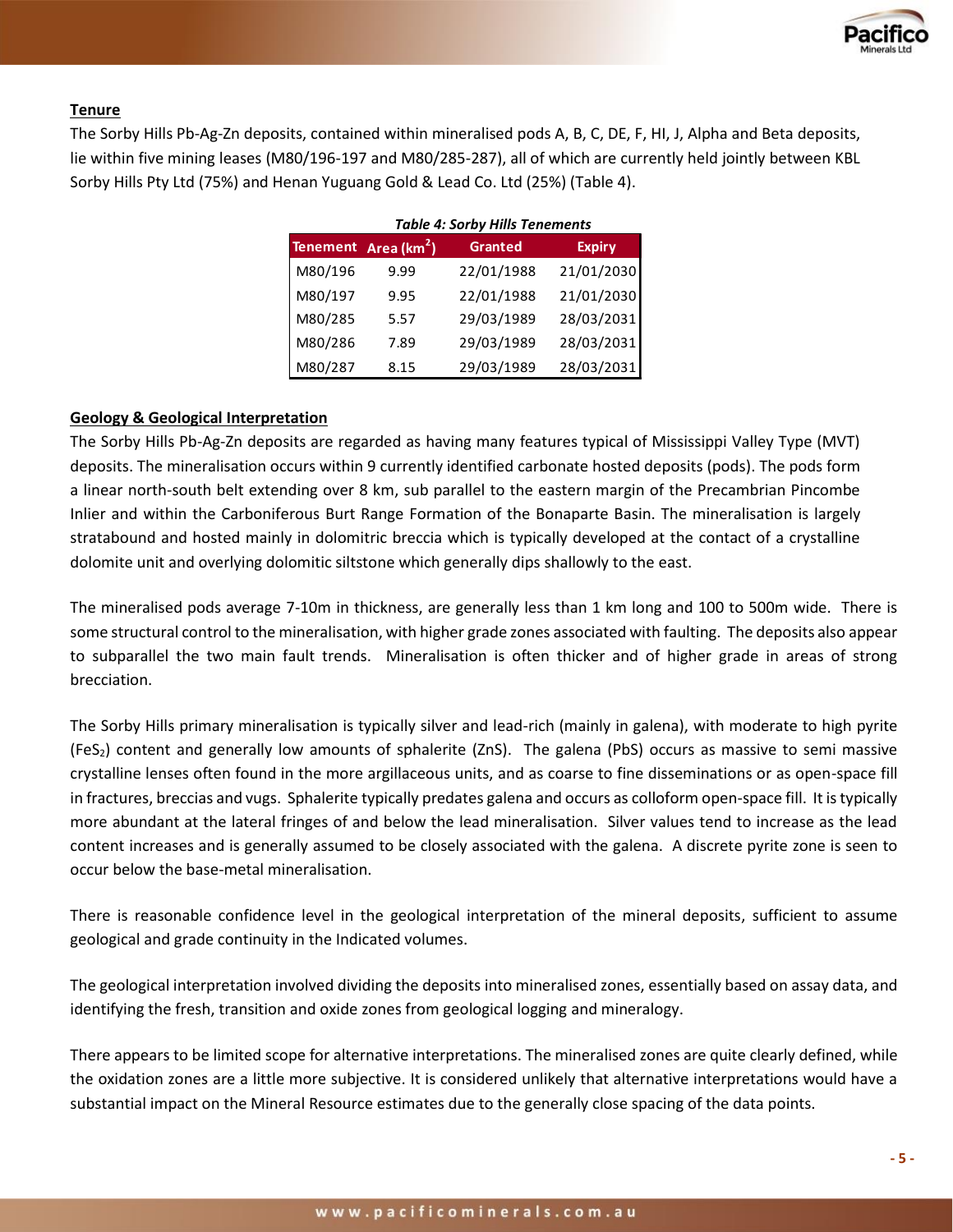

The mineralised zones were treated having hard boundaries during grade estimation, while the oxidation boundaries were treated as soft boundaries, due to their gradational nature.

The major factor affecting the continuity of both grade and geology is the distribution of host breccias which appear to be mainly developed along local unconformities between the dominant dolomite and siltstone lithologies present at Sorby Hills. Cross-cutting faults that truncate or displace mineralisation and geology, are also known from the deposit.

## **Drilling Information**

The total number of drill holes at the Sorby Hills project area for A, B, C, DE, F, HI, J, Alpha and Beta deposits since its discovery in 1971 comprises 1128 surface drill holes for a total of 110,941.7m of drilling.

One thousand and eighteen (1018) RC drill holes, diamond drill holes and RAB drill holes for 108,123.3m have been drilled into the total Sorby Hills project area from the data provided by KBL.

The modelling domain within which the DE Deposit Mineral Resource was estimated is centred on the DE Deposit area, but also contains the C Deposit to the south and F Deposit to the north. Four hundred and seventy five (475) drill holes occur within the bounds of the modelling domain. Of these 169 diamond and RC drill holes intersect the mineralisation wireframes associated with C, D/E and F Deposits.

Drill hole collars to have been accurately surveyed in using a licensed surveyor. Drill hole collars co-ordinates have been recorded using a Real Time DGPS. Pre-2007 drilling was been converted from a local metric grid.

99.5% of all drill holes are vertical drill holes.

Hole spacing varies but drilling is mostly completed on a 20-30 (E-W) metre by 30-40 (N-S) metre drill pattern. lnfill drilling has achieved a closer spacing in many parts of the main DE deposit area. The likelihood that mineralisation is developed in an orientation other than that interpreted is low since the drilling is on an average 25 metre by 35 metre drill patterns.

## **Sampling/Sub-Sampling Techniques & Assay Database**

The Sorby Hills Ag-Pb-Zn deposit has been explored over a period of almost 50 years by many companies including ELF Aquitaine (1973-1981) with various JV partners (SEREM, St Joe Bonaparte & BHP), BHP (1981-1988), in JV with Triako; and CBH/Kimberley Metals/KBL Mining. Variations in techniques or procedures applied by each exploration company are outlined in this report as appropriate.

The Sorby Hills deposit was sampled with drill chips from reverse circulation (RC) drilling, and with diamond drill hole (DD) core of PQ, HQ and NQ size.

A total of 26,859 samples from 1018 assayed drill holes were analysed in total at Sorby Hills for diamond, RC and RAB drill holes within the Sorby Hills database provided by KBL. Only the assays for the resource defined RC and diamond drill holes totalling one-hundred-sixty-nine (169) of C, D/E and F Pod deposits have been used by BMS. The drilling procedures have been reviewed but not been investigated by BMS and QA/QC have been reviewed but not been investigated by BMS.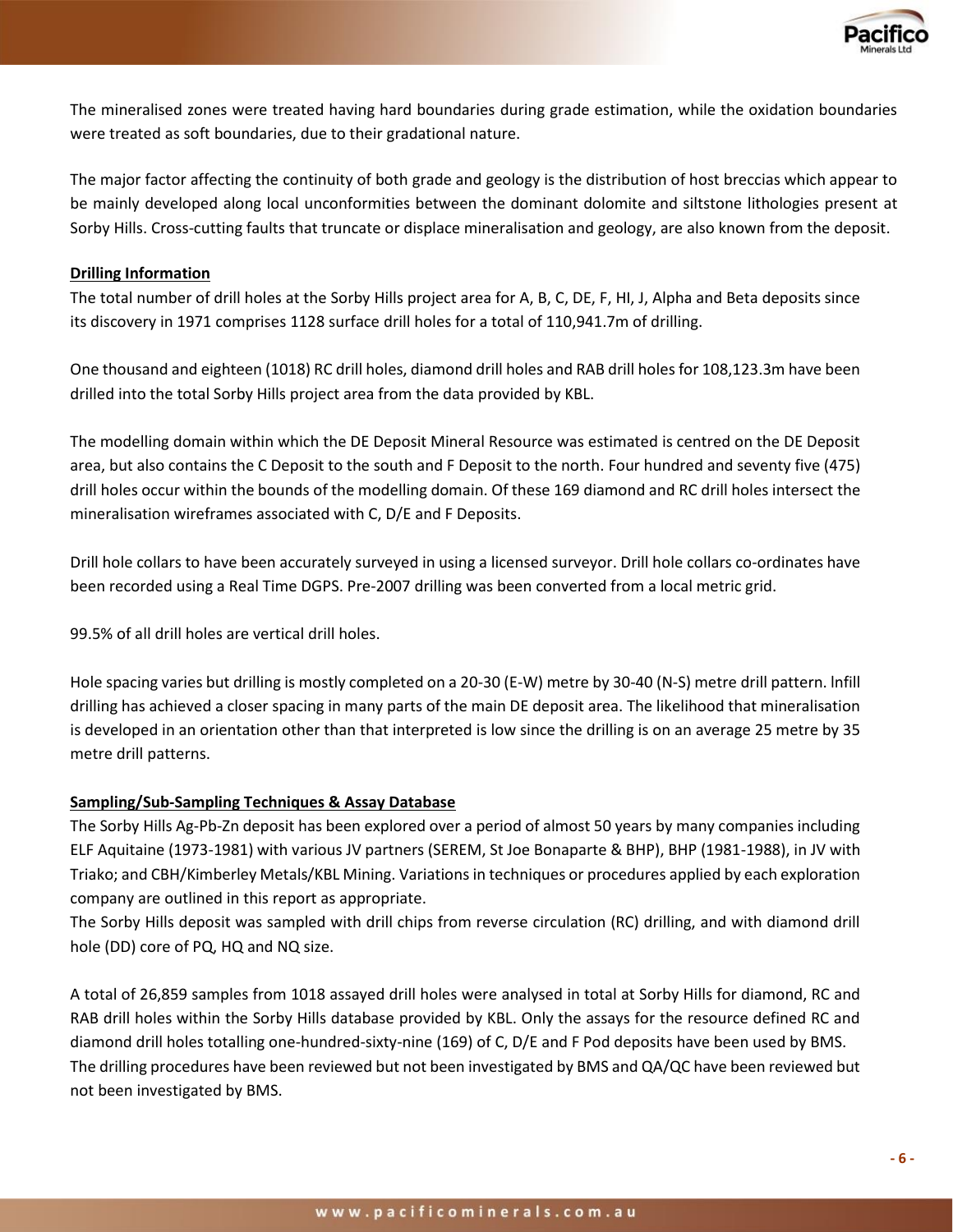

Some if the 2011 drilling samples which were not split off the drill rig because of the constant danger of water ingress clogging up the cyclone and core splitter when hitting a cavity. Drilling was suspended when water/wet samples were encountered, and the hole dewatered prior to recommencement of drilling. Instead, a PVC pipe spear was used to obtain approximately 2kg of sample from a representative cross section of the entire 1m sample. KBL considered this to be the best means of sample collection avoiding potential for contamination within a sample splitter. No duplicate samples or blanks were submitted in 2011 but were included in the 2010 drilling.

## **Metallurgical Test Work**

Metallurgical test work undertaken to-date indicates that standard flotation circuitry will achieve high quality concentrates of 55% - 69% lead. Excellent Pb and Ag recoveries of 91% and 87% respectively, are achievable with a conventional crushing, grinding and flotation circuit. Test work also shows that the ore responds well to cyanide free reagents.

Ag-Pb recovery and concentrate grade assumptions are based mainly on test-work conducted on drill core samples from the Sorby Hills deposit carried out in the laboratories of the Technical Services Department of Mount Isa Mines Limited, Mount Isa in the late 1970s and early 1980s. Subsequently, CBH Resources commissioned AMML to carry out a test work program to confirm the results of the Mount Isa Mines work and investigate the replacement of sodium cyanide (NaCN), used as a depressant for iron pyrite and zinc sulphide, by alternative reagents. The results of this work appeared in AMML Report 0034-1 dated 8 August 2008. Further test work was carried out by AMML for Sorby Management, following the change in ownership of the Sorby Hills project. The results appeared in Report 0194-1 dated 24 Oct 2011.

## **Estimation Methodology**

Wire-framed solid models of geological and mineralisation domains were created from cross-sections, geological maps and drill-hole data. Mineralised domains are generally stratabound and demonstrate reasonable sectional continuity given the style of mineralisation. The mineralised domain models are considered appropriate in the context of the Mineral Resource classifications applied to this estimate. Block models for the global Mineral Resource (all pods except DE) and the DE pod was constructed with block sizes 25 m (N) by 25 m (E) by 5 m (Z).

Mineralisation is present as mineralised domains defined by lithological boundaries, where possible, and Pb grades where Pb>1%. The Alpha Pod was interpreted based upon a Zn cut-off grade of Zn>1%. High grade cuts were determined by using the domain statistics for the CLBM and DIID domain. Percentile analysis as well as histogram and log probability plots were used to determine the high-grade cut required to remove high grade outliers that may have too much of a global influence on the global resource. The composites of the drill holes assayed were then generated with run lengths of 1m to reflect the majority of assay sample length of 1m.

Variogram models were calculated using top cut and composited data and the resultant nugget, sills and ranges used in the ordinary kriging algorithm. Composited data from the I and DE pods were used to model the variograms.

Ordinary Kriging (OK) with an oriented ellipsoid search was used to estimate Pb, Ag and Zn grades in the lead domains. Maximum samples per block estimate of 25 (DE pod) and 30 for the other pods were used per block estimate. A maximum of 3 samples were used per drill hole per block estimate. Parent cell discretisation of 4x4x1 were used.

The density equation used in the Mineral Resource estimate was derived from 119 density measurements taken from drill core samples of the various mineralised rock types at Sorby Hills deposits and takes into account an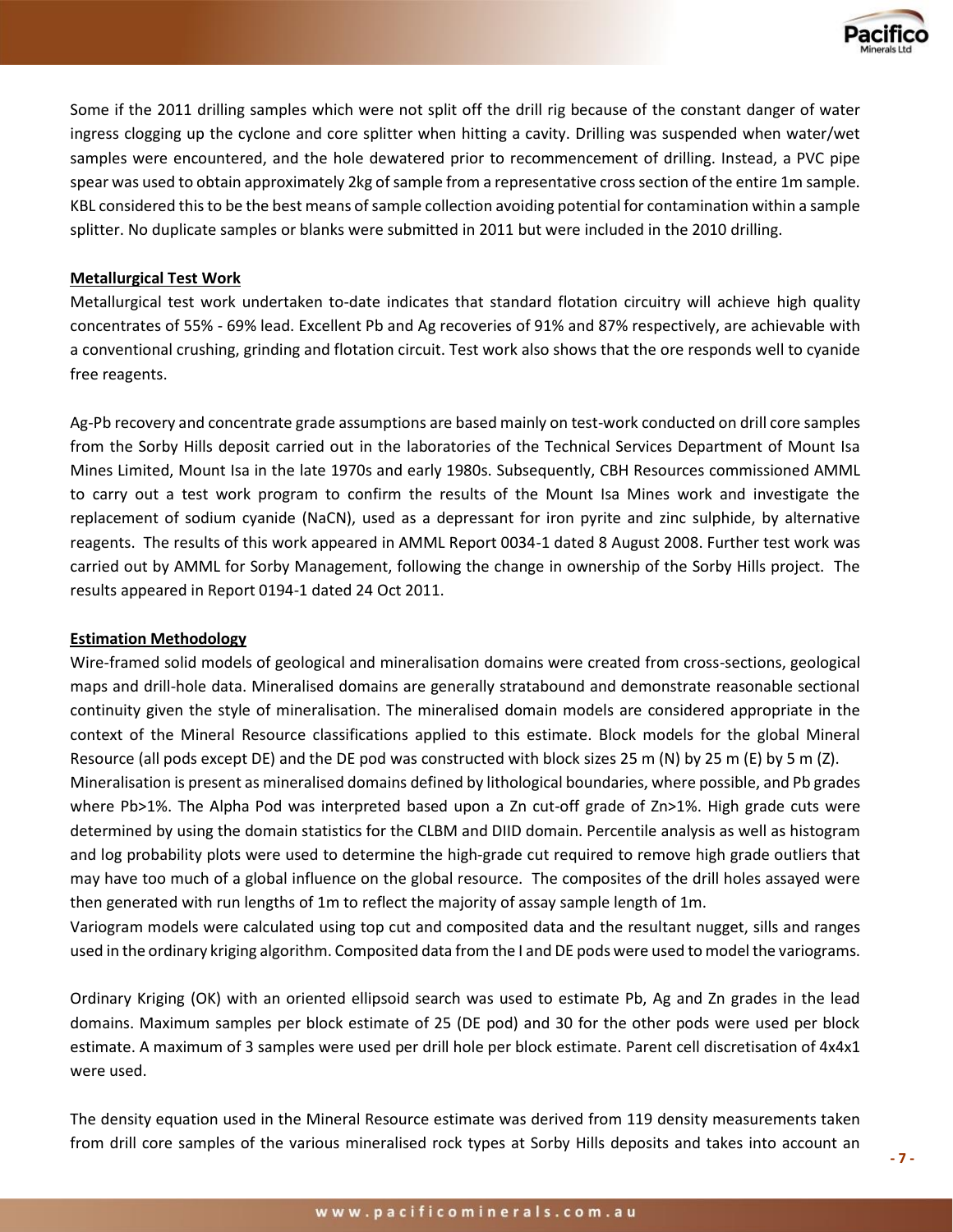

assumption of increasing porosity with increasing lead grade. Unique formulae were applied to the block model according to lithological domain (dolomitic siltstone, crystalline dolomite and dolomite breccia) and the weathering profile (oxide, transitional or fresh rock).

For DE Deposit the mineralisation body strikes approximately 340 degrees, and with average dips varying between 40 and 60 degrees to the East. The block model is not rotated. The grade variables populated in the block model were Pb, Ag, Zn, Fe and S. The OK weighting method was applied to Pb, Ag and Zn mineralised blocks. The inverse distance weighting method was applied to Fe and S. Block discretisation was set to 4 by 4 by 1. The block models were validated by swath plots, comparison with mean block and sample grades per domain, and stepping through cross sections of the model and comparing drill sample and block grades.

## **Classification**

Inferred and Indicated Mineral Resources, reported above a 2.5% Pb cut-off, were classified according to the guidelines of the 2012 edition of the JORC Code. The classification included consideration of data quality and distribution, spatial continuity, confidence in the geological interpretation and estimation confidence. The Indicated Mineral Resource Estimate for DE deposit was classified within an area with approximately 25m x 35m drill density, whilst the Indicated Mineral Resource in the C and I deposits are based upon a drilling density of 50 m (N) by 25 m(E). The Inferred Mineral Resource is constrained within an area of drilling density of greater than 25 m by 35 m (D-E pods), and typically 50 m by 50 m for the other pods.

## **JORC 2012 Table 1**

In accordance with section 5.8.2 of the ASX listing rules, Section 1 (Sampling Techniques and Data), Section 2 (Reporting of Exploration Results), and Section 3 (Estimation and Reporting of Mineral Resources) of Table 1 of Appendix 5A (JORC Code) is attached as Appendix A to this announcement.

## *For further information or to be added to our electronic mailing list please contact:*

Simon Noon (Managing Director) Phone: +61 (0)8 6266 8642 Email: [info@pacificominerals.com.au](mailto:info@pacificominerals.com.au)

## *About Pacifico Minerals Ltd*

Pacifico Minerals Ltd ("Pacifico") (ASX: PMY) is a Western Australian based exploration company with interests Australia, Mexico and Colombia. In Australia the company is currently focussed on evaluating the Sorby Hills project in WA. Pacifico is also advancing the Borroloola West project in the Northern Territory which covers an outstanding package of ground north-west of the McArthur River Mine (the world's largest producing zinc – lead mine) with high potential for the discovery of world class base metal deposits. Licences have been recently granted for ground prospective for cobalt and other 'battery metals' in South Australia. In Mexico Pacifico has acquired an option to purchase 100% interest in the Violin project which has high prospectivity for the development of a major goldcopper deposit. In Colombia the company is focussed on advancing its Berrio Gold Project which is situated in the southern part of the prolific Segovia Gold Belt.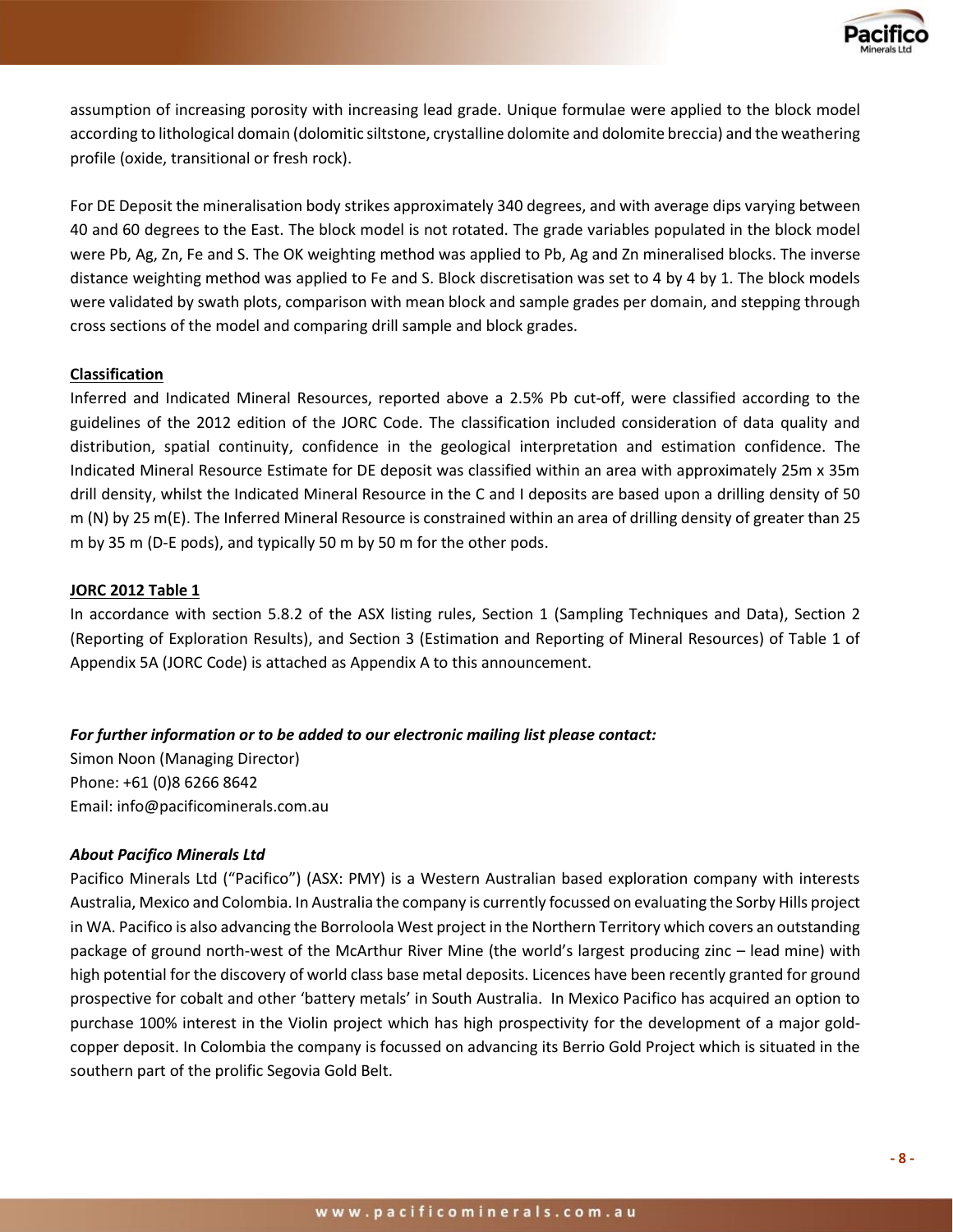

#### *Competent Person Statement*

The information that relates to Mineral Resources for the DE pod is based on, and fairly represents, information compiled by Mr Geoff Reed, a Competent Person, who is a Member of The Australasian Institute of Mining and Metallurgy. Mr Reed is employed by Breakaway Mining Services, an independent consulting company. Mr Reed has sufficient experience, which is relevant to the style of mineralisation and type of deposit under consideration, and to the activity he is undertaking, to qualify as a Competent Person as defined in the 2012 Edition of the 'Australasian Code for Reporting of Exploration Results, Mineral Resources and Ore Reserves'. Mr Reed consents to the inclusion of the matters based on his information in the form and context in which it appears.

The information that relates to Mineral Resources for the A, B, C, F, H, I, Alpha and Beta pods is based on, and fairly represents, information compiled by Mr David Williams, a Competent Person, who is a Member of The Australian Institute of Geoscientists. Mr Williams is employed by CSA Global Pty Ltd, an independent consulting company. Mr Williams has sufficient experience, which is relevant to the style of mineralisation and type of deposit under consideration, and to the activity he is undertaking, to qualify as a Competent Person as defined in the 2012 Edition of the 'Australasian Code for Reporting of Exploration Results, Mineral Resources and Ore Reserves'. Mr Williams consents to the inclusion of the matters based on his information in the form and context in which it appears.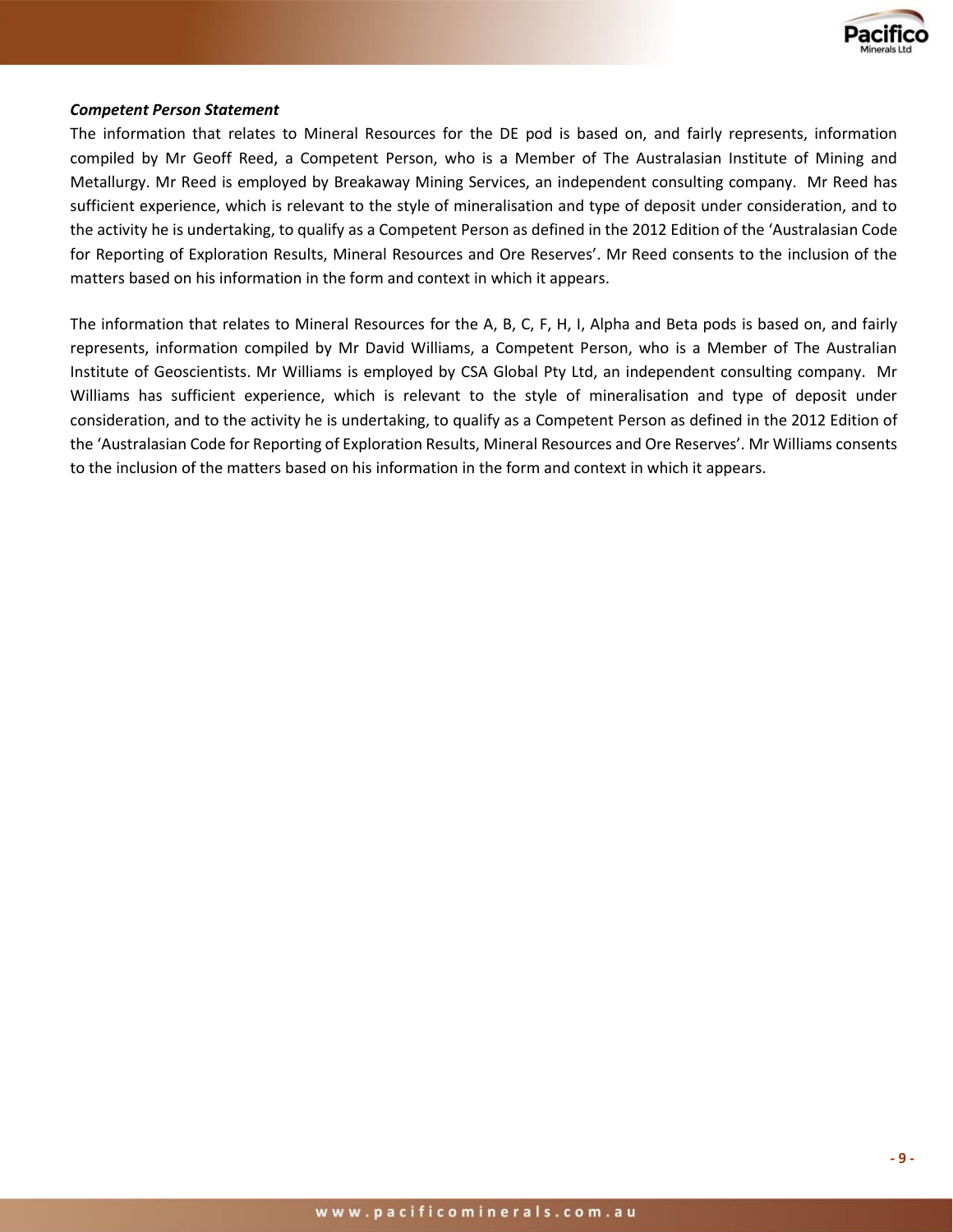

# **JORC Code, 2012 Edition – Table 1**

## **Section 1 Sampling Techniques and Data**

(Criteria in this section apply to all succeeding sections.)

| <b>Criteria</b>        | <b>JORC Code Explanation</b>                                                                                                                                                                                                                                                                                                                                                                                                                                                                                                                                                                                                                                                                                                                                                                                                                                                                                                                                                                                                                                                                                                                                                      | <b>Commentary</b>                                                                                                                                                                                                                                                                                                                                                                                                                                                                                                                                                                                                                                                                                                                                                                                                                                                                                                                                                                                                                                                                                                                                             |
|------------------------|-----------------------------------------------------------------------------------------------------------------------------------------------------------------------------------------------------------------------------------------------------------------------------------------------------------------------------------------------------------------------------------------------------------------------------------------------------------------------------------------------------------------------------------------------------------------------------------------------------------------------------------------------------------------------------------------------------------------------------------------------------------------------------------------------------------------------------------------------------------------------------------------------------------------------------------------------------------------------------------------------------------------------------------------------------------------------------------------------------------------------------------------------------------------------------------|---------------------------------------------------------------------------------------------------------------------------------------------------------------------------------------------------------------------------------------------------------------------------------------------------------------------------------------------------------------------------------------------------------------------------------------------------------------------------------------------------------------------------------------------------------------------------------------------------------------------------------------------------------------------------------------------------------------------------------------------------------------------------------------------------------------------------------------------------------------------------------------------------------------------------------------------------------------------------------------------------------------------------------------------------------------------------------------------------------------------------------------------------------------|
| Sampling<br>techniques | • Nature and quality of sampling (e.g.<br>cut channels, random chips, or specific<br>specialised<br>industry<br>standard<br>measurement tools appropriate to the<br>minerals under investigation, such as<br>down hole gamma sondes, or handheld<br>XRF instruments, etc). These examples<br>should not be taken as limiting the<br>broad meaning of sampling.<br>• Include reference to measures taken to<br>ensure sample representivity and the<br>appropriate<br>calibration<br>of<br>any<br>measurement tools or systems used.<br>• Aspects of the determination of<br>mineralisation that are Material to the<br>Public Report.<br>In cases where 'industry standard'<br>$\bullet$<br>work has been done this would be<br>relatively simple<br>(e.g.<br>'reverse<br>circulation drilling was used to obtain 1<br>m samples from which 3 kg was<br>pulverised to produce a 30 g charge for<br>fire assay'). In other cases, more<br>explanation may be required, such as<br>where there is coarse gold that has<br>inherent sampling problems. Unusual<br>commodities or mineralisation types<br>(e.g. submarine nodules) may warrant<br>disclosure of detailed information. | • The Sorby Hills resource estimate is primarily based upon geological and assay data from reverse<br>circulation (RC) and diamond drilling programs completed at Sorby Hills from 2007 until 2011. The<br>total number of drill holes at the Sorby Hills project area for A, B, C, D, E, F, G, H, G, I, J, Alpha and Beta<br>deposits comprises 1128 surface drill holes for a total of 110,941.7m of drilling. The total number of<br>drill holes used in the resource estimate for C, D, E and F deposits comprises 169 surface diamond and<br>RC drill holes for a total of 11817.5m of drilling.<br>Diamond core was typically sampled at regular 1m intervals. Some core was sampled at different<br>intervals to reflect lithological boundaries. Various core diameters were used including BQ, NQ and<br>HQ.<br>• For RC sampling was conducted typically at 2m intervals for the entire length of the hole. Where RC<br>was used for the precollar it was either sampled at 2m intervals or not sampled at all.<br>• The sampling methodology is considered representative and appropriate for the style of<br>mineralisation at Sorby Hills (MVT). |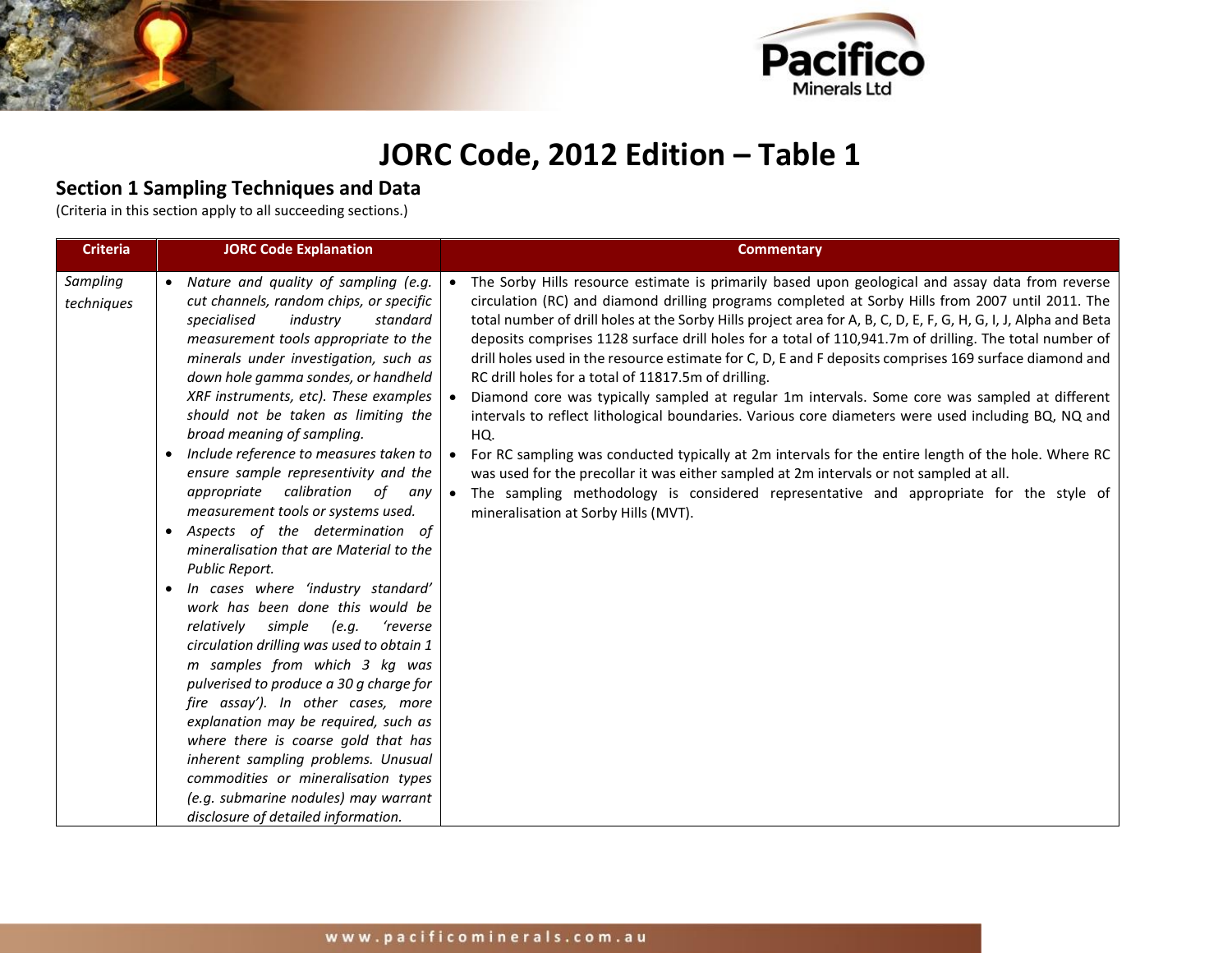

| <b>Criteria</b>               | <b>JORC Code Explanation</b>                                                                                                                                                                                   |                                                                                                                                                                                                                                                                                                                                                                                                                                                                                                                                                                                            | <b>Commentary</b>                                                                                                                                                                             |           |  |  |
|-------------------------------|----------------------------------------------------------------------------------------------------------------------------------------------------------------------------------------------------------------|--------------------------------------------------------------------------------------------------------------------------------------------------------------------------------------------------------------------------------------------------------------------------------------------------------------------------------------------------------------------------------------------------------------------------------------------------------------------------------------------------------------------------------------------------------------------------------------------|-----------------------------------------------------------------------------------------------------------------------------------------------------------------------------------------------|-----------|--|--|
| <b>Drilling</b><br>techniques | Drill type (e.g. core, reverse circulation,<br>open-hole hammer, rotary air blast,<br>auger, Bangka, sonic, etc) and details<br>(e.g. core diameter, triple or standard<br>tube, depth of diamond tails, face- | Drilling methods used during exploration at Sorby comprise a mix of mud rotary, conventional<br>reverse circulation (RC), RAB and diamond drilling. Table1, below summarises drilling methods<br>employed:<br><b>Table 1: Summary of Drilling at Sorby Hills</b>                                                                                                                                                                                                                                                                                                                           |                                                                                                                                                                                               |           |  |  |
|                               | sampling bit or other type, whether                                                                                                                                                                            | <b>Drill Hole Series</b>                                                                                                                                                                                                                                                                                                                                                                                                                                                                                                                                                                   | <b>Drilling Methods</b>                                                                                                                                                                       | Year      |  |  |
|                               | core is oriented and if so, by what                                                                                                                                                                            | DDH1-DDH65                                                                                                                                                                                                                                                                                                                                                                                                                                                                                                                                                                                 | Diamond coring with unspecified precollar (mud rotary)                                                                                                                                        | 1972-1973 |  |  |
|                               | method, etc).                                                                                                                                                                                                  | <b>RI-R29</b>                                                                                                                                                                                                                                                                                                                                                                                                                                                                                                                                                                              | Rotary Percussion (some open hole RC)                                                                                                                                                         | Unknown   |  |  |
|                               |                                                                                                                                                                                                                | FDH1-FDH89                                                                                                                                                                                                                                                                                                                                                                                                                                                                                                                                                                                 | Conventional RC using VPRH rig                                                                                                                                                                | 1974      |  |  |
|                               |                                                                                                                                                                                                                | WBS1001-W8S1157                                                                                                                                                                                                                                                                                                                                                                                                                                                                                                                                                                            | Mud rotary and RAB precollars with diamond tail                                                                                                                                               | 1975      |  |  |
|                               |                                                                                                                                                                                                                | WBS2000-WBS2159                                                                                                                                                                                                                                                                                                                                                                                                                                                                                                                                                                            | Conventional RC using VPRH rig (possibly some open hole)                                                                                                                                      | 1975      |  |  |
|                               |                                                                                                                                                                                                                | WBS3000-WBS3039                                                                                                                                                                                                                                                                                                                                                                                                                                                                                                                                                                            | Rotary (probably open hole)                                                                                                                                                                   | 1975      |  |  |
|                               |                                                                                                                                                                                                                | WBS4000-WBS4205                                                                                                                                                                                                                                                                                                                                                                                                                                                                                                                                                                            | Rotary (Mostly open hole some conventional RC)                                                                                                                                                | 1976-1979 |  |  |
|                               |                                                                                                                                                                                                                | WBS5000 - WBS5095                                                                                                                                                                                                                                                                                                                                                                                                                                                                                                                                                                          | Mud rotary precollars diamond tails                                                                                                                                                           | 1978-1979 |  |  |
|                               |                                                                                                                                                                                                                | WBS6000-WBS6057                                                                                                                                                                                                                                                                                                                                                                                                                                                                                                                                                                            | Some RAB some mud rotary precollars with diamond tails                                                                                                                                        | 1980      |  |  |
|                               |                                                                                                                                                                                                                | WBS7000 - WBS7035                                                                                                                                                                                                                                                                                                                                                                                                                                                                                                                                                                          | RAB and conventional RC                                                                                                                                                                       | 1980      |  |  |
|                               |                                                                                                                                                                                                                | CSHDD001-CSHDD029                                                                                                                                                                                                                                                                                                                                                                                                                                                                                                                                                                          | Diamond coring with open precollar (mud rotary)                                                                                                                                               | 2007      |  |  |
|                               |                                                                                                                                                                                                                | ISHDD001-ISHDD006                                                                                                                                                                                                                                                                                                                                                                                                                                                                                                                                                                          | Diamond coring with open precollar (RC)                                                                                                                                                       | 2010      |  |  |
|                               |                                                                                                                                                                                                                | ISHRC001-ISHRC047                                                                                                                                                                                                                                                                                                                                                                                                                                                                                                                                                                          | Conventional RC using T685WS Schramm rig                                                                                                                                                      | 2010      |  |  |
|                               |                                                                                                                                                                                                                | DSHRC001-DSHRC024                                                                                                                                                                                                                                                                                                                                                                                                                                                                                                                                                                          | Conventional RC using T685WS Schramm rig                                                                                                                                                      | 2010      |  |  |
|                               |                                                                                                                                                                                                                | CSHRC001-CSHRC024                                                                                                                                                                                                                                                                                                                                                                                                                                                                                                                                                                          | Conventional RC using T685WS Schramm rig                                                                                                                                                      | 2010      |  |  |
|                               |                                                                                                                                                                                                                | IPRC001-IPRC004                                                                                                                                                                                                                                                                                                                                                                                                                                                                                                                                                                            | Conventional RC using T685WS Schramm rig                                                                                                                                                      | 2010      |  |  |
|                               |                                                                                                                                                                                                                | DSHDD001-DSHDD002                                                                                                                                                                                                                                                                                                                                                                                                                                                                                                                                                                          | Diamond coring with open precollar (RC)                                                                                                                                                       | 2010      |  |  |
|                               |                                                                                                                                                                                                                | CSHDD0030-CSHDD031                                                                                                                                                                                                                                                                                                                                                                                                                                                                                                                                                                         | Diamond coring with open precollar (RC)                                                                                                                                                       | 2010      |  |  |
|                               |                                                                                                                                                                                                                | KSHRC002-KSHRC100                                                                                                                                                                                                                                                                                                                                                                                                                                                                                                                                                                          | <b>Conventional RC</b>                                                                                                                                                                        | 2011      |  |  |
|                               |                                                                                                                                                                                                                | drilling database.                                                                                                                                                                                                                                                                                                                                                                                                                                                                                                                                                                         | Samples taken by open hole drilling are not used in the current resource calculation.<br>Work continues gathering further details on previous drilling and will be progressively added to the |           |  |  |
| Drill sample<br>recovery      | • Method of recording and assessing<br>core and chip sample recoveries and<br>results assessed.<br>Measures taken to maximise sample<br>recovery and ensure representative<br>nature of the samples.           | Core recovery for the recent diamond drilling (post-2007) averaged 91.3% with most core loss<br>occurring in the regolith at <30m depth. Core recovery in the mineralised zone was variable due to<br>local fracturing and weathering along discrete fault zones, however, most recoveries exceeded 95%.<br>Diamond core through the mineralised zone is typically NQ diameter.<br>In 2007-2010, to maintain sample integrity each RC bag collected from the cyclone was weighed with<br>the weight in kilograms and moisture content recorded. Bag weights were generally consistent with |                                                                                                                                                                                               |           |  |  |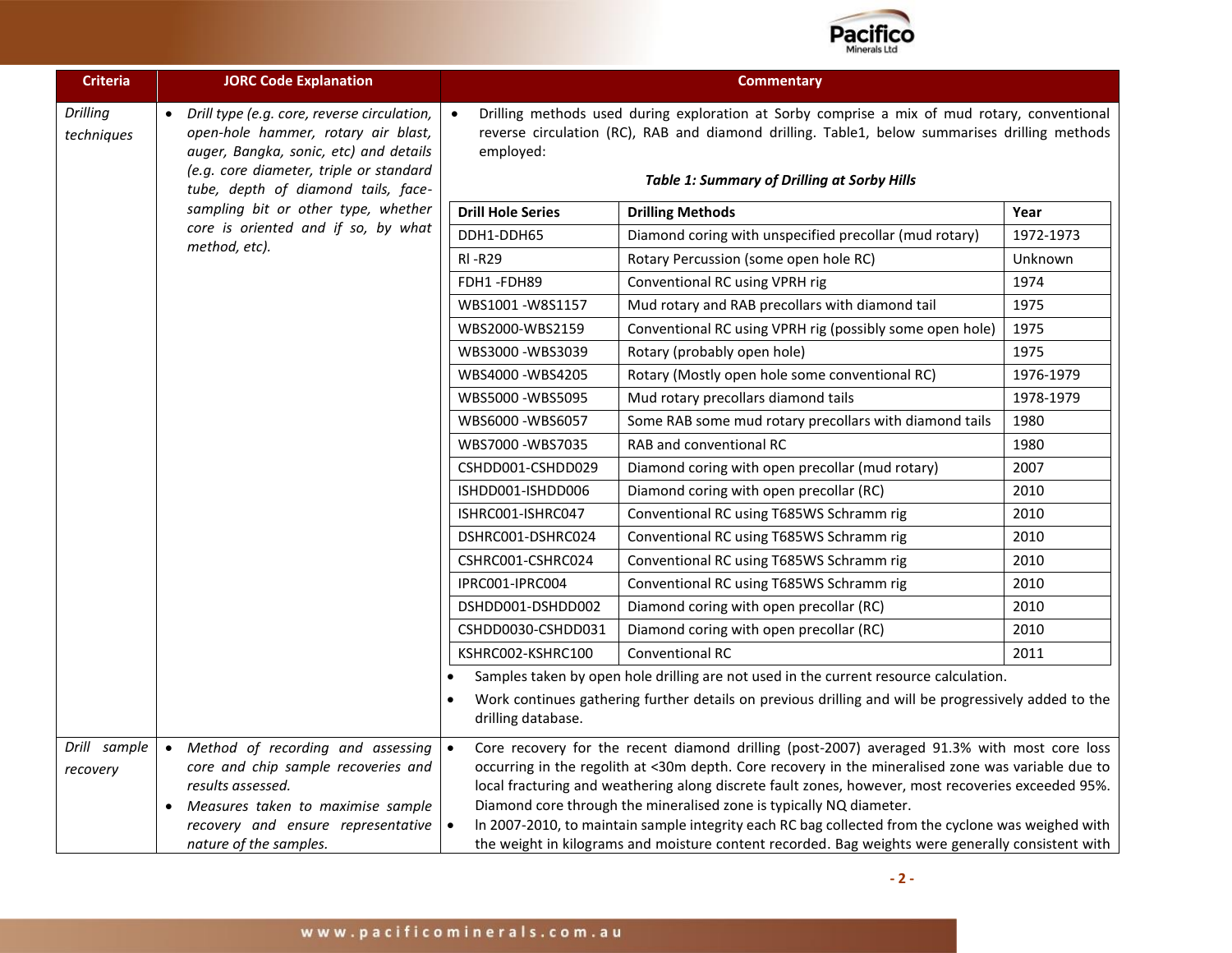

| <b>Criteria</b>                                             | <b>JORC Code Explanation</b>                                                                                                                                                                                                                                                                                                                                                                                                                                                                                                                                                                                                                                                                                                            | <b>Commentary</b>                                                                                                                                                                                                                                                                                                                                                                                                                                                                                                                                                                                                                                                                                                                                                                                                                                                                                                                                                                                                                                                                                                                                                                                                                                                                                                                                                                                                                                                                                                                                 |
|-------------------------------------------------------------|-----------------------------------------------------------------------------------------------------------------------------------------------------------------------------------------------------------------------------------------------------------------------------------------------------------------------------------------------------------------------------------------------------------------------------------------------------------------------------------------------------------------------------------------------------------------------------------------------------------------------------------------------------------------------------------------------------------------------------------------|---------------------------------------------------------------------------------------------------------------------------------------------------------------------------------------------------------------------------------------------------------------------------------------------------------------------------------------------------------------------------------------------------------------------------------------------------------------------------------------------------------------------------------------------------------------------------------------------------------------------------------------------------------------------------------------------------------------------------------------------------------------------------------------------------------------------------------------------------------------------------------------------------------------------------------------------------------------------------------------------------------------------------------------------------------------------------------------------------------------------------------------------------------------------------------------------------------------------------------------------------------------------------------------------------------------------------------------------------------------------------------------------------------------------------------------------------------------------------------------------------------------------------------------------------|
|                                                             | Whether a relationship exists between<br>sample recovery and grade and<br>whether sample bias may have<br>occurred due to preferential loss/gain<br>of fine/coarse material.                                                                                                                                                                                                                                                                                                                                                                                                                                                                                                                                                            | the average bag weighing 25kg however poor sample recoveries (<20kg) are noted in the initial 10m<br>of alluvial cover.                                                                                                                                                                                                                                                                                                                                                                                                                                                                                                                                                                                                                                                                                                                                                                                                                                                                                                                                                                                                                                                                                                                                                                                                                                                                                                                                                                                                                           |
| Logging                                                     | $\bullet$<br>Whether core and chip samples have<br>been geologically and geotechnically<br>logged to a level of detail to support<br>Mineral<br>appropriate<br>Resource<br>mining<br>studies<br>estimation,<br>and<br>metallurgical studies.<br>Whether logging is qualitative or<br>quantitative in nature. Core (or<br>costean, channel, etc) photography.<br>The total length and percentage of the<br>relevant intersections logged.                                                                                                                                                                                                                                                                                                | Logging of lithology and confirmation of mineralisation in RC chips was carried out at the rig by a<br>$\bullet$<br>qualified geologist. Logging of diamond core typically occurred after transport of the core to the to<br>the Sorby Hills core-yard where it is stored. Trays containing representative RC chip samples from<br>each sampled interval have been stored in Kununurra from 2007 onwards.                                                                                                                                                                                                                                                                                                                                                                                                                                                                                                                                                                                                                                                                                                                                                                                                                                                                                                                                                                                                                                                                                                                                         |
| Sub-<br>sampling<br>techniques<br>and sample<br>preparation | • If core, whether cut or sawn and<br>whether quarter, half or all core taken.<br>If non-core, whether riffled, tube<br>$\bullet$<br>sampled, rotary split, etc and whether<br>sampled wet or dry.<br>• For all sample types, the nature, quality<br>and appropriateness of the sample<br>preparation technique.<br>• Quality control procedures adopted for<br>all sub-sampling stages to maximise<br>representivity of samples.<br>Measures taken to ensure that the<br>sampling is representative of the in-situ<br>material collected,<br>including<br>for<br>results<br>for<br>field<br>instance<br>duplicate/second-half sampling.<br>Whether sample sizes are appropriate<br>to the grain size of the material being<br>sampled. | Core was cut in half at site using a diamond saw. Half core samples were collected and placed in pre-<br>$\bullet$<br>numbered calico bags. Samples were collected by the project geologist and geo-technician and<br>placed into poly-weave bags for transport to the laboratory.<br>In 2007-2010, RC samples were collected at 1m intervals using a trailer-mounted cone splitter<br>$\bullet$<br>attached to the drilling rig. 2-3kg of split material for each metre was collected in a calico bag to be<br>submitted for assay.<br>In 2011 drilling samples were not split off the drill rig because of the possibility of water ingress<br>$\bullet$<br>clogging up the cyclone and cone splitter when hitting a cavity. Drilling was suspended when<br>water/wet sample encountered, and the hole dewatered prior to recommencement of drilling.<br>Instead, a PVC pipe spear was used to obtain approximately 2-3kg of sample from a representative<br>cross section of the entire 1m sample. KBL considered this to be the best means of sample collection<br>avoiding potential for contamination within a sample splitter.<br>In 2011, using an Olympus Innov-X portable XRF analyser at the rig, readings over 1% lead, 1% zinc<br>$\bullet$<br>and/or 20ppm silver were regarded as anomalous and were sampled at 1m intervals with at least 2m<br>either side (regardless of XRF reading) also collected as individual metre samples. Samples with lower,<br>background, metal levels were amalgamated into 4m composite intervals. |
| of<br>Quality<br>data<br>assay<br>and                       | The<br>$\bullet$<br>nature,<br>quality<br>and<br>appropriateness of the assaying and<br>laboratory procedures used<br>and<br>whether the technique is considered                                                                                                                                                                                                                                                                                                                                                                                                                                                                                                                                                                        | Drill core and rock chip samples were assayed to accepted industry standards at nationally certified<br>$\bullet$<br>laboratories such as ALS, SGS and Genalysis. Multi-acid digestion of pulverised sample was followed<br>by ICP-AES or equivalent assay technique.<br>Assays from additional Rotary Percussion and VPRH drill holes were not used in the BMS Resource<br>$\bullet$                                                                                                                                                                                                                                                                                                                                                                                                                                                                                                                                                                                                                                                                                                                                                                                                                                                                                                                                                                                                                                                                                                                                                             |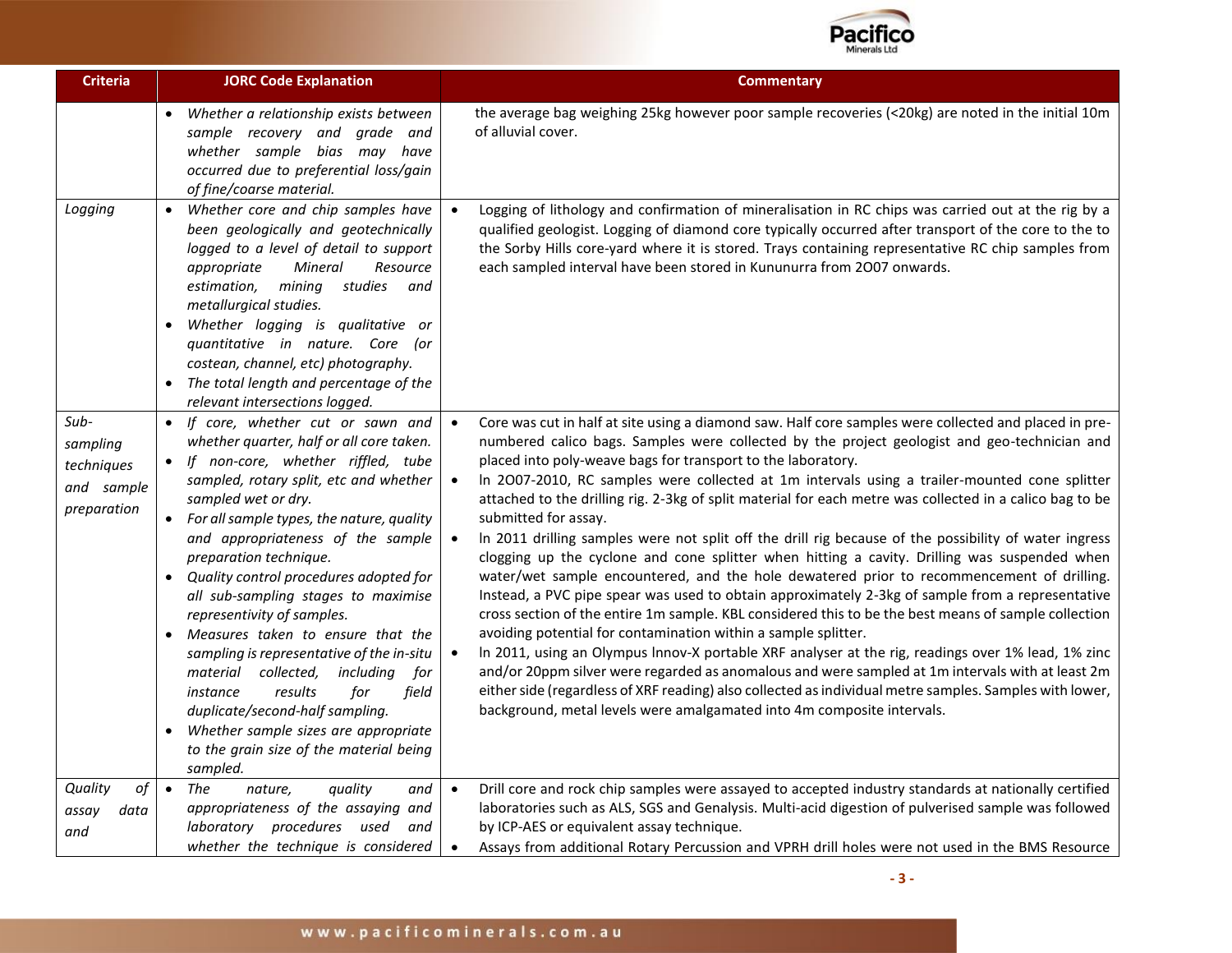

| <b>Criteria</b>                             | <b>JORC Code Explanation</b>                                                                                                                                                                                                                                                                                                                                                                                                                                                                                 | <b>Commentary</b>                                                                                                                                                                                                                                                                                                                                                                                                                                                                                                                                                                                                                                                                                                                                                                                                                                                                                                                                                                                                                                                                                                                                                                                                                                                                                                                                                                                                                                                                                                                                                                                                                                                                                                                                                                                                          |
|---------------------------------------------|--------------------------------------------------------------------------------------------------------------------------------------------------------------------------------------------------------------------------------------------------------------------------------------------------------------------------------------------------------------------------------------------------------------------------------------------------------------------------------------------------------------|----------------------------------------------------------------------------------------------------------------------------------------------------------------------------------------------------------------------------------------------------------------------------------------------------------------------------------------------------------------------------------------------------------------------------------------------------------------------------------------------------------------------------------------------------------------------------------------------------------------------------------------------------------------------------------------------------------------------------------------------------------------------------------------------------------------------------------------------------------------------------------------------------------------------------------------------------------------------------------------------------------------------------------------------------------------------------------------------------------------------------------------------------------------------------------------------------------------------------------------------------------------------------------------------------------------------------------------------------------------------------------------------------------------------------------------------------------------------------------------------------------------------------------------------------------------------------------------------------------------------------------------------------------------------------------------------------------------------------------------------------------------------------------------------------------------------------|
| laboratory<br>tests                         | partial or total.<br>• For geophysical tools, spectrometers,<br>handheld XRF instruments, etc, the<br>parameters used in determining the<br>analysis including instrument make<br>and model, reading times, calibrations<br>factors applied and their derivation,<br>etc.<br>Nature of quality control procedures<br>adopted (e.g. standards, blanks,<br>duplicates, external laboratory checks)<br>and whether acceptable levels of<br>accuracy (i.e. lack of bias) and precision<br>have been established. | Estimate, owing to uncertainty in the sample integrity from these methods, in particular the potential<br>for contamination associated with wet sample return.<br>During post-2007 drilling, standards were inserted at least every 30 samples in the stream, consisting<br>$\bullet$<br>of Certified Ore Grade Base Metal Reference Material provided by Geostats Pty Ltd. The standards<br>selected covered a range of lead and silver concentrations and there is good agreement between the<br>Pb and Ag assays, and the mean values provided with the reference standards. For the standards the<br>assayed values were typically within one standard deviation and more commonly below the mean<br>suggesting that grade overestimation is not a significant problem in the dataset.<br>Duplicates and Blanks were included in the 2010 drilling but not the 2011 drilling.<br>$\bullet$<br>Check-samples sent to umpire laboratories in 2010 showed good agreement between ALS and<br>$\bullet$<br>Genalysis laboratories.                                                                                                                                                                                                                                                                                                                                                                                                                                                                                                                                                                                                                                                                                                                                                                                          |
| Verification<br>of sampling<br>and assaying | verification<br>$\bullet$ The<br>of<br>significant<br>intersections by either independent or<br>alternative company personnel.<br>• The use of twinned holes.<br>Documentation of primary data, data<br>$\bullet$<br>entry procedures, data verification,<br>data storage (physical and electronic)<br>protocols.<br>Discuss any adjustment to assay data.                                                                                                                                                   | In 2007 14 twin holes were drilled using HQ diamond core into Beta Pod, I Pod, D Pod and C Pod, to<br>enable an assessment of the oxide and sulphide mineralisation within the deposit and also test the<br>three historic drilling methods. The results from the twin holes display very poor grade and thickness<br>correlation with the historic holes. The data suggested that a high degree of grade variability exists<br>within the deposit and there is evidence of grade smearing in the open hole and RC assay data. To<br>address the lack of confidence in the historic data (pre-2007), it will be necessary to undertake more<br>drilling to verify that historic data is valid and gain greater confidence in the deposit model,<br>particularly outside of the more intensely drilled DE Deposit. Two twinned holes were drilled in the<br>2010 drilling campaign at I pod, to test repeatability of drill results and compare drilling methods.<br>The assay results showed close correlation of Pb, Zn and Ag grades in one of the twins (drilled 1.5m<br>apart) but only close correlation for Ag and Zn in the second. Sporadic mineralisation of this nature<br>comprising veins, pods and vugs is observed in drill core and demonstrates the need for further<br>twinning of drill holes as the project advances as well as the need for close spaced drill patterns (e.g.<br>25m x 25m) and a detailed review of variography when conducting resource modelling.<br>Geological logs were recorded on A3 paper log sheets and digitally entered into data entry templates<br>in MS Excel and entered into a relational SQL database.<br>Assay certificates were received from the analytical laboratories and imported into the drill database.<br>$\bullet$<br>No adjustment was made to the data. |
| Location<br>of<br>data points               | Accuracy and quality of surveys used to<br>$\bullet$<br>locate drill holes (collar and down-hole<br>surveys), trenches, mine workings and<br>other locations used in Mineral<br>Resource estimation.<br>• Specification of the grid system used.                                                                                                                                                                                                                                                             | Pre-2007 drill hole collars have been accurately surveyed in local grid. Drill hole collar co-ordinates<br>$\bullet$<br>have also been converted to GDA94 Zone 52 grid as recorded in the KBL Mining Drilling database.<br>$\bullet$<br>Post 2007 drill hole collars have been accurately surveyed by DGPS. Drill hole collar co- ordinates<br>have been recorded in GDA 94 grid in the KBL Mining Drilling database.<br>Over 95% of drill holes are vertical with 90% having no down-hole surveys.<br>$\bullet$<br>An analysis of the trajectory of vertical holes accompanied drilling in 2010. Down-hole surveying of<br>$\bullet$                                                                                                                                                                                                                                                                                                                                                                                                                                                                                                                                                                                                                                                                                                                                                                                                                                                                                                                                                                                                                                                                                                                                                                                      |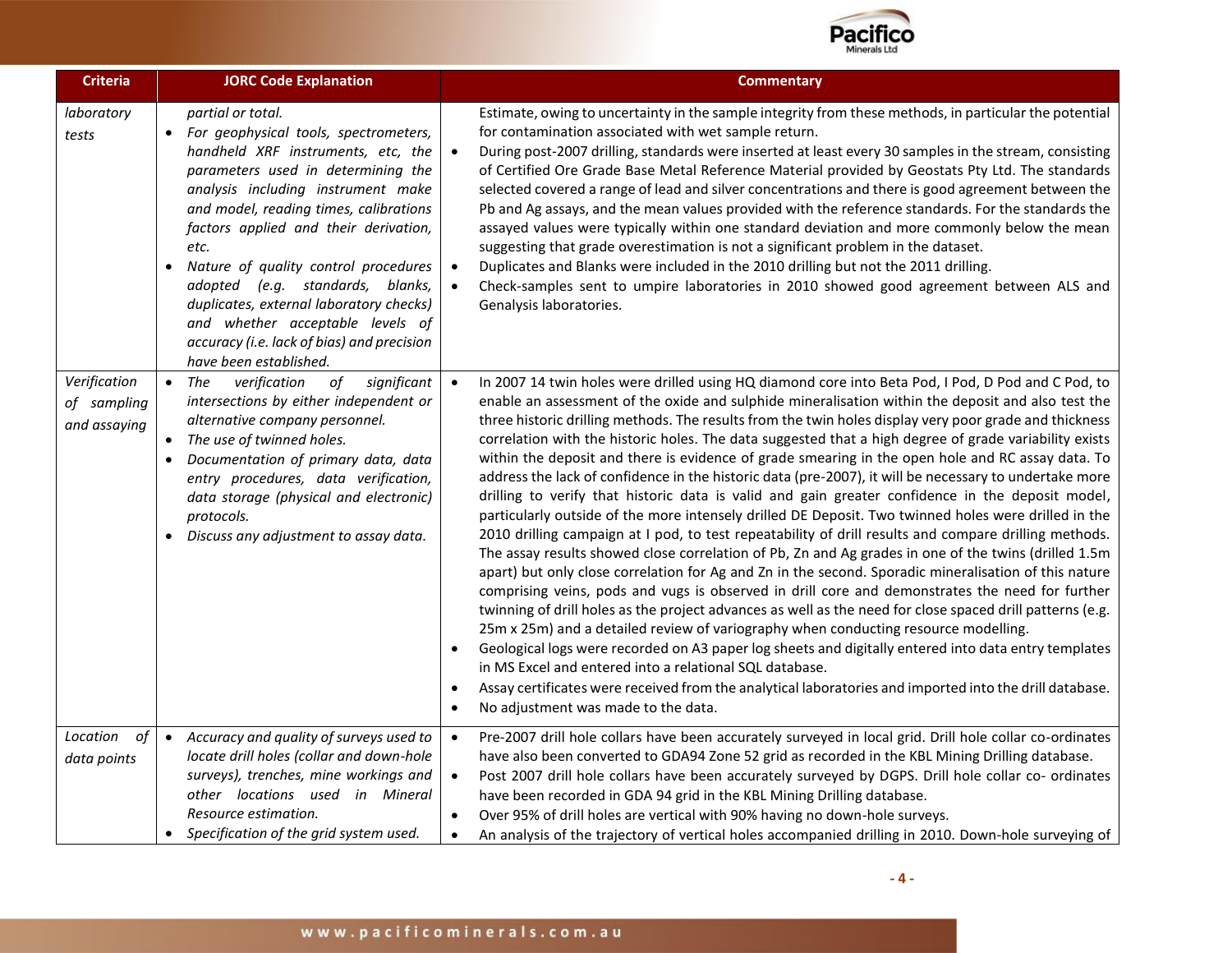

| <b>Criteria</b>                                                                  | <b>JORC Code Explanation</b>                                                                                                                                                                                                                                                                                                                                                                                                | <b>Commentary</b>                                                                                                                                                                                                                                                                                                                                                                                                                                                                                                                                                                                                                                                                                                                                                                                                                                                                                                                                                                                                                                                                                                                                                                                                                                               |
|----------------------------------------------------------------------------------|-----------------------------------------------------------------------------------------------------------------------------------------------------------------------------------------------------------------------------------------------------------------------------------------------------------------------------------------------------------------------------------------------------------------------------|-----------------------------------------------------------------------------------------------------------------------------------------------------------------------------------------------------------------------------------------------------------------------------------------------------------------------------------------------------------------------------------------------------------------------------------------------------------------------------------------------------------------------------------------------------------------------------------------------------------------------------------------------------------------------------------------------------------------------------------------------------------------------------------------------------------------------------------------------------------------------------------------------------------------------------------------------------------------------------------------------------------------------------------------------------------------------------------------------------------------------------------------------------------------------------------------------------------------------------------------------------------------|
|                                                                                  | Quality and adequacy of topographic<br>control.                                                                                                                                                                                                                                                                                                                                                                             | dip and azimuth for diamond holes was conducted using a single shot, Eastman down-hole camera.<br>Holes drilled from surface were surveyed at 15m to minimise interference from the rig and every<br>30m after that to the end of hole. RC hole orientations were surveyed using a single shot Pathfinder<br>down-hole electronic camera. Holes were surveyed at 6m below surface and every 30m after that to<br>the end of hole. As a result of this work, it was determined that most of the diamond drill holes<br>remained relatively vertical with very little down-hole deviation with dip consistently between 88°<br>and 90°. As expected there was a slight deviation with holes lifting towards the west, perpendicular<br>to the plane of bedding which dips gently towards the east. Most RC holes remained close to vertical<br>with little down-hole deviation, dipping consistently between 87° and 90°. There was a slight<br>deviation with RC holes lifting towards the southwest.<br>As the drilling intersecting the DE Deposit is concentrated within 140m of surface (mostly <70m from<br>surface), a small deviation in hole azimuth and dip of vertical holes would not introduce significant<br>uncertainty as to the sample location. |
| Data spacing<br>and<br>distribution                                              | spacing<br>for<br>of<br>$\bullet$ Data<br>reporting<br><b>Exploration Results.</b><br>Whether the data spacing,<br>$\bullet$<br>and<br>distribution is sufficient to establish the<br>degree of geological and grade<br>continuity appropriate for the Mineral<br>Resource and Ore Reserve estimation<br>procedure(s)<br>classifications<br>and<br>applied.<br>Whether sample compositing has been<br>$\bullet$<br>applied. | The DE Deposit mineralisation has been intersected on 35 drilling sections and is so far known to<br>$\bullet$<br>extend to at least a depth of 140m below the surface.<br>Hole spacing varies but drilling is mostly completed on a 20-30 (E-W) metre by 30-40 (N-S) metre drill<br>$\bullet$<br>pattern. Infill drilling has achieved a closer spacing in many parts of the main DE deposit area. The<br>likelihood that mineralisation is developed in an orientation other than that interpreted is considered<br>to be low since the drilling is on an average 25 metre by 35 metre drill patterns.<br>The data spacing, and distribution is sufficient to establish the degree of geological and grade<br>$\bullet$<br>continuity appropriate for the Mineral Resource and classifications applied.<br>Sample compositing was not carried out.<br>$\bullet$                                                                                                                                                                                                                                                                                                                                                                                               |
| <b>Orientation</b><br>of data<br>in<br>relation<br>to<br>geological<br>structure | • Whether the orientation of sampling<br>achieves unbiased sampling of possible<br>structures and the extent to which this<br>is known, considering the deposit type.<br>• If the relationship between the drilling<br>orientation and the orientation of key<br>mineralised structures is considered to<br>have introduced a sampling bias, this<br>should be assessed and reported if<br>material.                        | Approximately 95% of drill holes are vertical with 90% having no down hole surveys. The diamond<br>drilling program conducted in 2007 was a mixture of vertical and inclined holes.<br>It is not considered that there is a significant sampling bias due to structure.<br>$\bullet$<br>Future drilling programs will include holes aimed at known structure to gain a better understanding<br>of the degree to which structure influences mineralisation.                                                                                                                                                                                                                                                                                                                                                                                                                                                                                                                                                                                                                                                                                                                                                                                                      |
| Sample<br>security                                                               | • The measures taken to ensure sample<br>security.                                                                                                                                                                                                                                                                                                                                                                          | • The various companies that drilled the deposit maintained their own sample security measures. All<br>sampled core was transited to assay laboratories either by company personnel or by courier. All<br>remaining core is securely stored on site.                                                                                                                                                                                                                                                                                                                                                                                                                                                                                                                                                                                                                                                                                                                                                                                                                                                                                                                                                                                                            |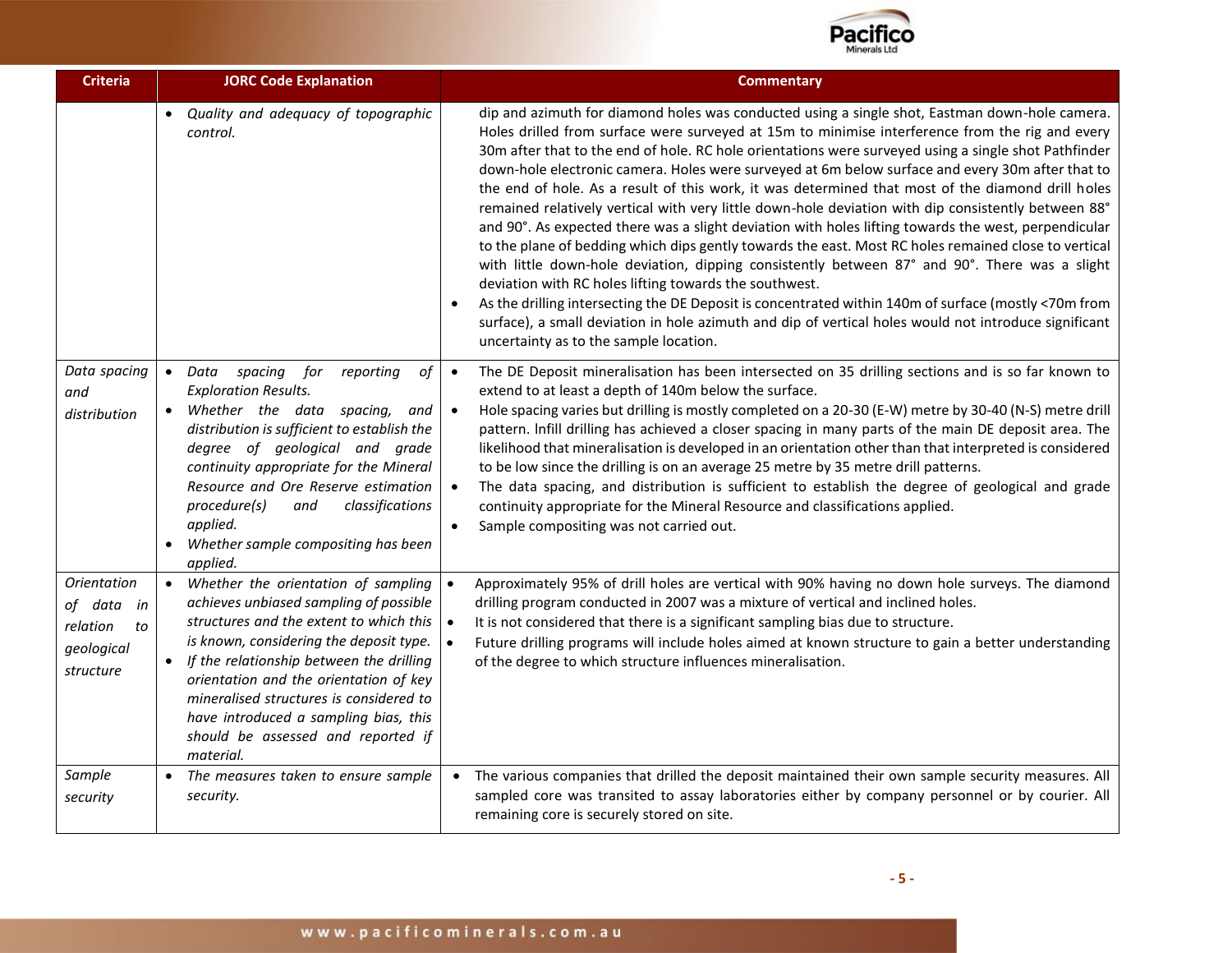

| <b>Criteria</b>         | <b>JORC Code Explanation</b>                                             | <b>Commentary</b>                                                                                                                                                                                                                                                                                                                                                                                                                                                                                                                                                                                                                                                                                                                                                                                                                                      |
|-------------------------|--------------------------------------------------------------------------|--------------------------------------------------------------------------------------------------------------------------------------------------------------------------------------------------------------------------------------------------------------------------------------------------------------------------------------------------------------------------------------------------------------------------------------------------------------------------------------------------------------------------------------------------------------------------------------------------------------------------------------------------------------------------------------------------------------------------------------------------------------------------------------------------------------------------------------------------------|
| Audits<br>or<br>reviews | The results of any audits or reviews of<br>sampling techniques and data. | Reviews of historical drilling were undertaken in 2007 and 2010 by CSA Global consultants to<br>determine what work was required to upgrade the Sorby Hills resources from Inferred to JORC (2004)<br>compliant Indicated Resource category. It was determined that the historical non-diamond drilling<br>results could only be used in general terms. There are serious unresolved questions about the quality<br>and methods of sampling from the historical open hole rotary and percussion methods (e.g. VPRH).<br>Essentially, this has meant that the main deposit areas have been subsequently drilled out with<br>modern techniques to less than 50m spacing (with dry sampling) with approximately 25m spacing<br>over the higher-grade areas (e.g. DE Deposit, I Deposit) to eliminate reliance on old drilling for<br>resource estimation. |

## **Section 2 Reporting of Exploration Results**

(Criteria listed in the preceding section also apply to this section.)

| <b>Criteria</b>                                     |                                                                                                                                                                                                                                                                                                                                                                                                                                                            | <b>JORC Code Explanation</b> |                        |                                                                                                         |                                             | <b>Commentary</b> |                                                                                                                                                                                                                                                                                                                                                                                                                                          |                                                                                                                                                                                |
|-----------------------------------------------------|------------------------------------------------------------------------------------------------------------------------------------------------------------------------------------------------------------------------------------------------------------------------------------------------------------------------------------------------------------------------------------------------------------------------------------------------------------|------------------------------|------------------------|---------------------------------------------------------------------------------------------------------|---------------------------------------------|-------------------|------------------------------------------------------------------------------------------------------------------------------------------------------------------------------------------------------------------------------------------------------------------------------------------------------------------------------------------------------------------------------------------------------------------------------------------|--------------------------------------------------------------------------------------------------------------------------------------------------------------------------------|
| Mineral<br>tenement and<br>land<br>tenure<br>status | Type, reference name/number, location and<br>$\bullet$<br>ownership including agreements or material<br>issues with third parties such as joint ventures,<br>partnerships, overriding royalties, native title<br>interests, historical sites, wilderness or national<br>park and environmental settings.<br>The security of the tenure held at the time of<br>reporting along with any known impediments to<br>obtaining a licence to operate in the area. |                              | $(25%)$ .              |                                                                                                         | <b>Table 2: Sorby Hill Tenement Summary</b> |                   | Pacifico Minerals Ltd has a binding agreement to acquire 75% of the Sorby Hills lead-<br>silver project in Western Australia with Henan Yuguang Gold & Lead Co. Ltd (HYG)<br>owning the remaining 25%. The Sorby Hills Project comprises five mining leases<br>(M80/196-197 and M80/285-287) (see Table 2 below), all of which are currently held<br>jointly between KBL Sorby Hills Pty Ltd (75%) and Henan Yuguang Gold & Lead Co. Ltd |                                                                                                                                                                                |
|                                                     |                                                                                                                                                                                                                                                                                                                                                                                                                                                            |                              | <b>Tenement</b>        | Area (km <sup>2</sup> )                                                                                 | Granted                                     | <b>Expiry</b>     |                                                                                                                                                                                                                                                                                                                                                                                                                                          |                                                                                                                                                                                |
|                                                     |                                                                                                                                                                                                                                                                                                                                                                                                                                                            |                              | M80/196                | 9.99                                                                                                    | 22/01/1988                                  | 21/01/2030        |                                                                                                                                                                                                                                                                                                                                                                                                                                          |                                                                                                                                                                                |
|                                                     |                                                                                                                                                                                                                                                                                                                                                                                                                                                            |                              | M80/197                | 9.95                                                                                                    | 22/01/1988                                  | 21/01/2030        |                                                                                                                                                                                                                                                                                                                                                                                                                                          |                                                                                                                                                                                |
|                                                     |                                                                                                                                                                                                                                                                                                                                                                                                                                                            |                              |                        | M80/285                                                                                                 | 5.57                                        | 29/03/1989        | 28/03/2031                                                                                                                                                                                                                                                                                                                                                                                                                               |                                                                                                                                                                                |
|                                                     |                                                                                                                                                                                                                                                                                                                                                                                                                                                            |                              |                        | M80/286                                                                                                 | 7.89                                        | 29/03/1989        | 28/03/2031                                                                                                                                                                                                                                                                                                                                                                                                                               |                                                                                                                                                                                |
|                                                     |                                                                                                                                                                                                                                                                                                                                                                                                                                                            |                              |                        | M80/287                                                                                                 | 8.15                                        | 29/03/1989        | 28/03/2031                                                                                                                                                                                                                                                                                                                                                                                                                               |                                                                                                                                                                                |
|                                                     |                                                                                                                                                                                                                                                                                                                                                                                                                                                            |                              | $\bullet$<br>$\bullet$ | and covers a total area of 12,612.40 hectares (ha).<br>Native title has not been granted over the area. |                                             |                   | The Mining Leases are centred at coordinates 128°57'E, 15°27'N.<br>The project area lies adjacent to proposed Goomig Range Conservation Park.                                                                                                                                                                                                                                                                                            | The project area is approximately 50 km north-northeast of the township of Kununurra<br>• Tenure is in good standing until 2030 (in some cases, out to 2031. M80/286 & M80/197 |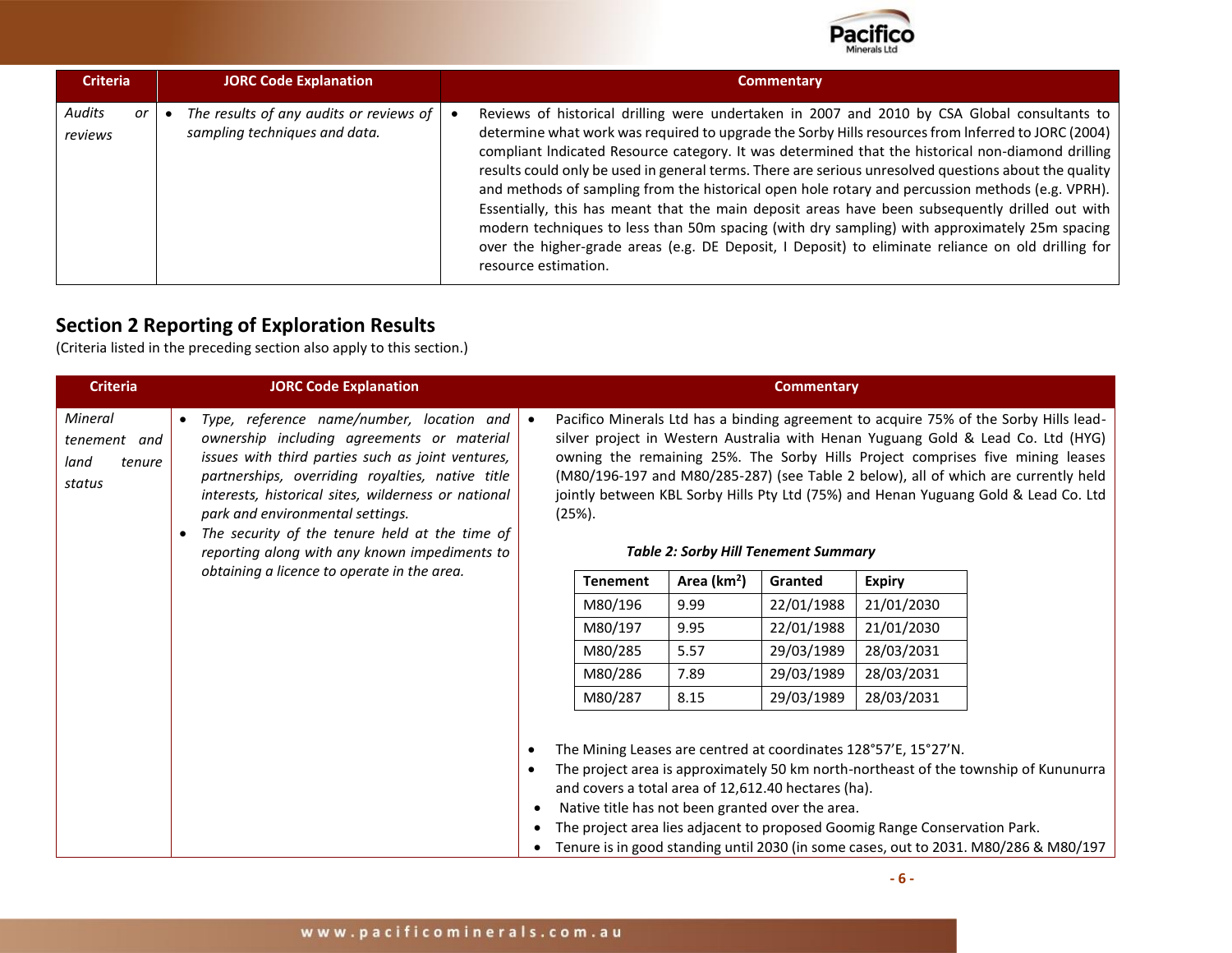

| <b>Criteria</b>                         | <b>JORC Code Explanation</b>                                     | <b>Commentary</b>                                                                                                                                                                                                                                                                                                                                                                                                                                                                                                                                                                                                                                                                                                                                                                                                                                                                                                                                                                                                                                                                                                                                                                                                                                                                                                                                                                                                                                                                                                                                                                                                                                                                                                                                                                                                                                                                                                                                                                                                                                                                                                                                                                                                                                                                                                                                                                                                                                          |
|-----------------------------------------|------------------------------------------------------------------|------------------------------------------------------------------------------------------------------------------------------------------------------------------------------------------------------------------------------------------------------------------------------------------------------------------------------------------------------------------------------------------------------------------------------------------------------------------------------------------------------------------------------------------------------------------------------------------------------------------------------------------------------------------------------------------------------------------------------------------------------------------------------------------------------------------------------------------------------------------------------------------------------------------------------------------------------------------------------------------------------------------------------------------------------------------------------------------------------------------------------------------------------------------------------------------------------------------------------------------------------------------------------------------------------------------------------------------------------------------------------------------------------------------------------------------------------------------------------------------------------------------------------------------------------------------------------------------------------------------------------------------------------------------------------------------------------------------------------------------------------------------------------------------------------------------------------------------------------------------------------------------------------------------------------------------------------------------------------------------------------------------------------------------------------------------------------------------------------------------------------------------------------------------------------------------------------------------------------------------------------------------------------------------------------------------------------------------------------------------------------------------------------------------------------------------------------------|
|                                         |                                                                  | have a current cultural clearance access agreement in place; for the remaining mining<br>tenements normal cultural clearance plans would be required. No mining agreement<br>has been negotiated.                                                                                                                                                                                                                                                                                                                                                                                                                                                                                                                                                                                                                                                                                                                                                                                                                                                                                                                                                                                                                                                                                                                                                                                                                                                                                                                                                                                                                                                                                                                                                                                                                                                                                                                                                                                                                                                                                                                                                                                                                                                                                                                                                                                                                                                          |
| Exploration<br>done by other<br>parties | Acknowledgment and appraisal of exploration by<br>other parties. | The Sorby Hills area has been systematically explored by numerous companies since<br>1971. Prominent amongst these were ELF Aquitaine (1973-1981) with various JV partners<br>(SEREM, St Joe Bonaparte & BHP), BHP (1981-1988), in JV with Triako; and CBH/Kimberley<br>Metals/KBL Mining.<br>Previous work included, geologic mapping, soil geochemistry, airborne and ground<br>geophysics and extensive drilling campaigns.                                                                                                                                                                                                                                                                                                                                                                                                                                                                                                                                                                                                                                                                                                                                                                                                                                                                                                                                                                                                                                                                                                                                                                                                                                                                                                                                                                                                                                                                                                                                                                                                                                                                                                                                                                                                                                                                                                                                                                                                                             |
| Geology                                 | Deposit type, geological setting and style of<br>mineralisation. | The Sorby Hills mineralisation is regarded as having many features typical of Mississippi<br>$\bullet$<br>Valley Type (MVT) deposits.<br>The Sorby Hills mineralisation consists of 13 discrete carbonate hosted Ag Pb Zn deposits<br>(pods), Pods A - J, Beta Pod East, Beta Pod West and Alpha pod. The pods form a linear<br>north-south belt extending over 8 km, sub parallel to the eastern margin of the<br>Precambrian Pincombe Inlier and within the Carboniferous Burt Range Formation of the<br>Bonaparte Basin.<br>The mineralisation is largely stratabound and hosted mainly in dolomitic breccia which<br>is typically developed at the contact of a crystalline dolomite unit and overlying<br>dolomitic siltstone which generally dips shallowly to the east.<br>The mineralised pods average 7-10m in thickness, are generally less than 1 km long and<br>$\bullet$<br>100 to 500m wide. There is some structural control to the mineralisation, with higher<br>grade zones associated with faulting. The deposits also appear to subparallel the two<br>main fault trends. Mineralisation is often thicker and/or of higher grade in areas of<br>strong brecciation.<br>The Sorby Hills primary mineralisation is typically silver and lead-rich with moderate to<br>$\bullet$<br>high pyrite (FeS2) content and generally low amounts of sphalerite (ZnS). Galena (PbS)<br>occurs as massive to semi massive crystalline lenses often found in the more argillaceous<br>units, and as coarse to fine disseminations or as open-space fill in fractures, breccias and<br>vugs. Sphalerite typically predates galena and occurs as colloform open-space fill. It is<br>typically more abundant at the lateral fringes of and below the lead mineralisation.<br>Silver values tend to increase as the lead content increases and is generally assumed to<br>be closely associated with the galena. A discrete pyrite zone is seen to occur below the<br>base-metal mineralisation.<br>The upper potions of the deposits are often oxidised and composed of a variable mix of<br>cerussite (PbCO3) and galena. Cerussite has also been observed deeper in the deposits<br>where faults, fractures and or cavities have acted as conduits for meteoric waters. The<br>extent to which secondary lead minerals exist through the deposit has not been<br>systematically documented; however, it is likely that other lead-oxide minerals are |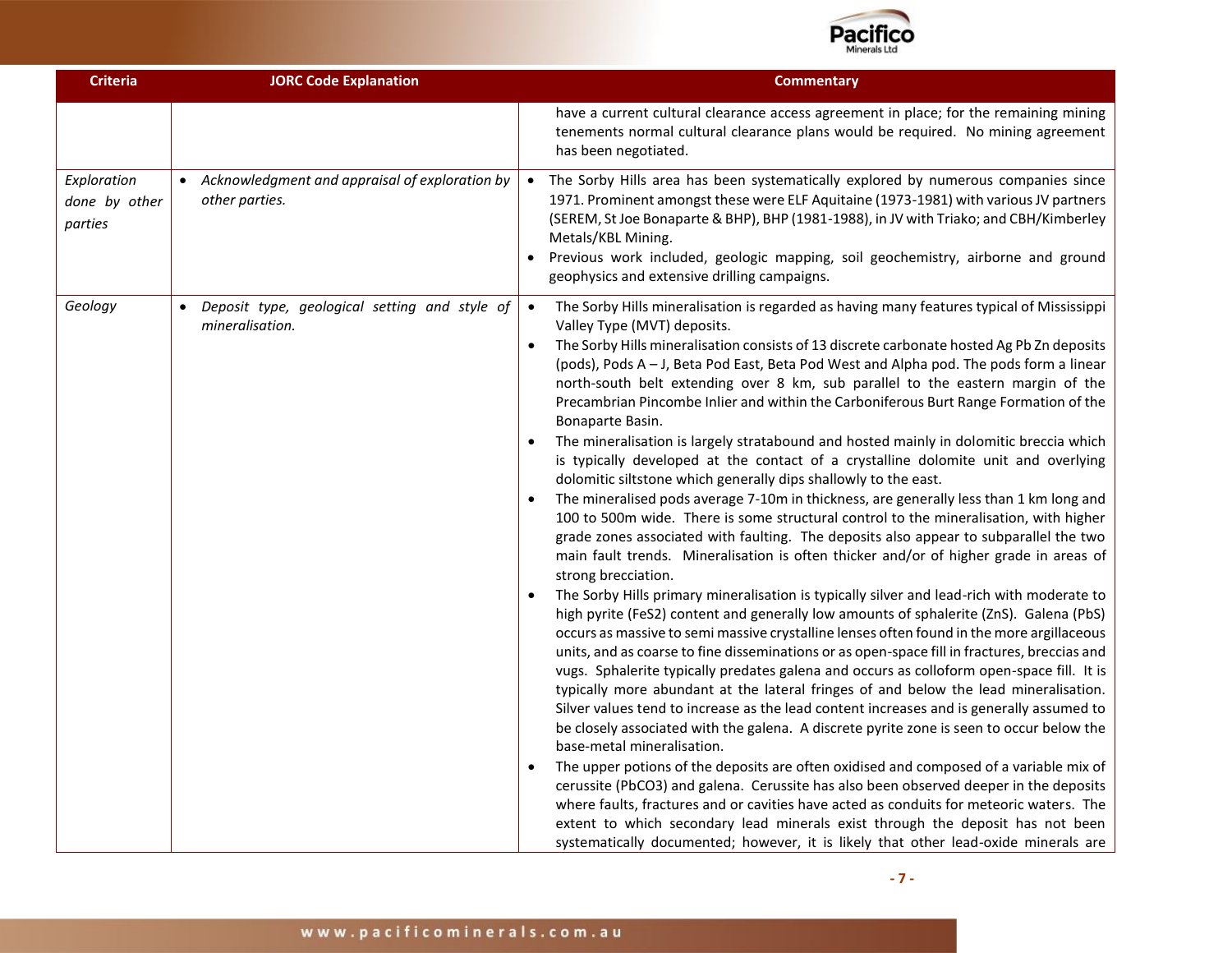

| <b>Criteria</b>                                            | <b>JORC Code Explanation</b>                                                                                                                                                                                                                                                                                                                                                                                                                                                                                                                                                                                                                                                                                                                        | <b>Commentary</b>                                                                                                                                                                                                                                                                                                                                                                                                                                                                                                                                                                                                                                                                                                                                                                                                                                                                                                                                                                                                                                                                                                                                                                                                                                                                                                                                                                                                                                                      |
|------------------------------------------------------------|-----------------------------------------------------------------------------------------------------------------------------------------------------------------------------------------------------------------------------------------------------------------------------------------------------------------------------------------------------------------------------------------------------------------------------------------------------------------------------------------------------------------------------------------------------------------------------------------------------------------------------------------------------------------------------------------------------------------------------------------------------|------------------------------------------------------------------------------------------------------------------------------------------------------------------------------------------------------------------------------------------------------------------------------------------------------------------------------------------------------------------------------------------------------------------------------------------------------------------------------------------------------------------------------------------------------------------------------------------------------------------------------------------------------------------------------------------------------------------------------------------------------------------------------------------------------------------------------------------------------------------------------------------------------------------------------------------------------------------------------------------------------------------------------------------------------------------------------------------------------------------------------------------------------------------------------------------------------------------------------------------------------------------------------------------------------------------------------------------------------------------------------------------------------------------------------------------------------------------------|
|                                                            |                                                                                                                                                                                                                                                                                                                                                                                                                                                                                                                                                                                                                                                                                                                                                     | present.                                                                                                                                                                                                                                                                                                                                                                                                                                                                                                                                                                                                                                                                                                                                                                                                                                                                                                                                                                                                                                                                                                                                                                                                                                                                                                                                                                                                                                                               |
| Drill<br>hole<br>Information                               | • A summary of all information material to the<br>understanding of the exploration results including<br>a tabulation of the following information for all<br>Material drill holes:<br>o easting and northing of the drill hole collar<br>$\circ$ elevation or RL (Reduced Level - elevation<br>above sea level in metres) of the drill hole<br>collar<br>dip and azimuth of the hole<br>$\circ$<br>down hole length and interception depth<br>$\circ$<br>o hole length.<br>If the exclusion of this information is justified on<br>$\bullet$<br>the basis that the information is not Material and<br>this exclusion does not detract from the<br>understanding of the report, the Competent<br>Person should clearly explain why this is the case. | Not Applicable. This announcement refers to the Resource Estimation of the Sorby Hills<br>$\bullet$<br>Ag-Pb-Zn deposit and is not a report on Exploration Results. All drill intersections since<br>2007 have been previously released to the market and can be viewed on KBL Mining<br>website for ASX reports on exploration results.<br>The total number of drill holes at the Sorby Hills project area for A, B, C, D, E, F, G, H, G,<br>I, J, Alpha and Beta deposits since its discovery in 1971 comprises 1128 surface drill holes<br>for a total of 110,941.7m of drilling.<br>The modelling domain within which the DE Deposit Mineral Resource was estimated is<br>$\bullet$<br>centred on the DE Deposit area, but also contains the C Deposit to the south and F<br>Deposit to the north. 475 drill holes occur within the bounds of the modelling domain.<br>Of these 169 diamond and RC drill holes intersect the mineralisation wireframes<br>associated with C, D/E and F Deposits. Only Mineral Resources from the DE deposit are<br>reported in this release.<br>A complete listing of all drill hole details and drill hole intercepts used in resource<br>estimates is not appropriate for this document. All drill hole information has been<br>previously reported and its exclusion does not detract from the understanding of this<br>report.<br>In general, the exploration has been well documented in company annual reports.<br>$\bullet$ |
| Data<br>aggregation<br>methods                             | • In reporting Exploration Results,<br>weighting<br>techniques,<br>and/or<br>averaging<br>maximum<br>minimum grade truncations (e.g. cutting of high<br>grades) and cut-off grades are usually Material<br>and should be stated.<br>Where aggregate intercepts incorporate short<br>$\bullet$<br>lengths of high grade results and longer lengths<br>of low grade results, the procedure used for such<br>aggregation should be stated and some typical<br>examples of such aggregations should be shown<br>in detail.<br>The assumptions used for any reporting of metal<br>equivalent values should be clearly stated.                                                                                                                            | No exploration results are reported in this document<br>$\bullet$<br>No aggregated exploration data is reported here.<br>$\bullet$<br>No metal equivalents are reported here.                                                                                                                                                                                                                                                                                                                                                                                                                                                                                                                                                                                                                                                                                                                                                                                                                                                                                                                                                                                                                                                                                                                                                                                                                                                                                          |
| Relationship<br>between<br>mineralisation<br>widths<br>and | • These relationships are particularly important in<br>the reporting of Exploration Results.<br>• If the geometry of the mineralisation with respect<br>to the drill hole angle is known, its nature should                                                                                                                                                                                                                                                                                                                                                                                                                                                                                                                                         | No exploration results are reported here.<br>The stratabound mineralisation at Sorby Hills is generally gently dipping and drilling<br>intercepts are typically close to true width.                                                                                                                                                                                                                                                                                                                                                                                                                                                                                                                                                                                                                                                                                                                                                                                                                                                                                                                                                                                                                                                                                                                                                                                                                                                                                   |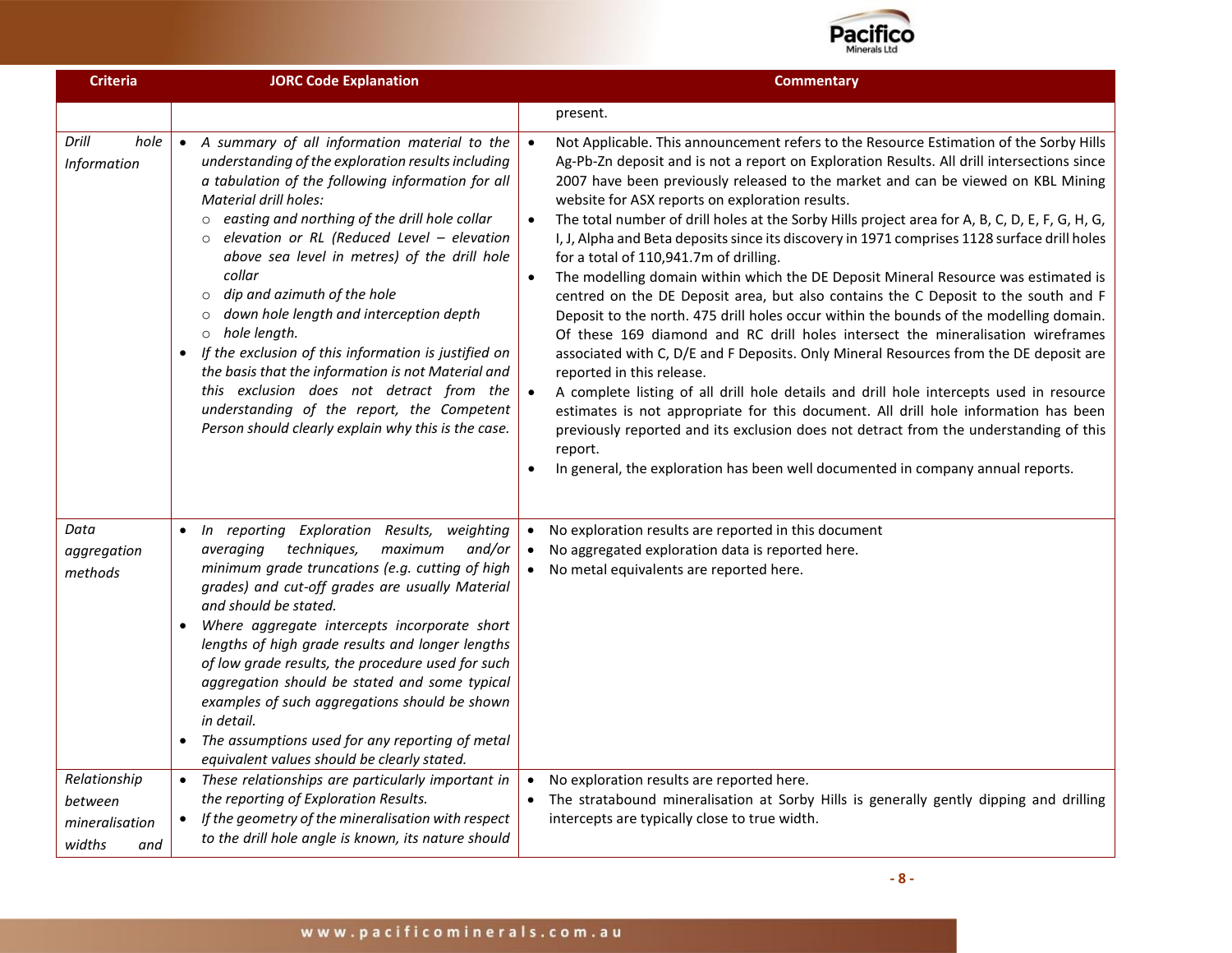

| <b>Criteria</b>                             | <b>JORC Code Explanation</b>                                                                                                                                                                                                                                                                                                                                                                                                          | <b>Commentary</b>                                                                                                                                                                                                                                                                                                                                                                                                                                                                                                                                                                                                                                                                                                                                                                                                                                                                                                                                                                                                                                                                                                                                                                                                                                                                                                                                                                                                                                                                               |
|---------------------------------------------|---------------------------------------------------------------------------------------------------------------------------------------------------------------------------------------------------------------------------------------------------------------------------------------------------------------------------------------------------------------------------------------------------------------------------------------|-------------------------------------------------------------------------------------------------------------------------------------------------------------------------------------------------------------------------------------------------------------------------------------------------------------------------------------------------------------------------------------------------------------------------------------------------------------------------------------------------------------------------------------------------------------------------------------------------------------------------------------------------------------------------------------------------------------------------------------------------------------------------------------------------------------------------------------------------------------------------------------------------------------------------------------------------------------------------------------------------------------------------------------------------------------------------------------------------------------------------------------------------------------------------------------------------------------------------------------------------------------------------------------------------------------------------------------------------------------------------------------------------------------------------------------------------------------------------------------------------|
| intercept<br>lengths                        | be reported.<br>If it is not known and only the down hole lengths<br>$\bullet$<br>are reported, there should be a clear statement to<br>this effect (e.g. 'down hole length, true width not<br>known').                                                                                                                                                                                                                               |                                                                                                                                                                                                                                                                                                                                                                                                                                                                                                                                                                                                                                                                                                                                                                                                                                                                                                                                                                                                                                                                                                                                                                                                                                                                                                                                                                                                                                                                                                 |
| <b>Diagrams</b>                             | Appropriate maps and sections (with scales) and<br>tabulations of intercepts should be included for<br>any significant discovery being reported These<br>should include, but not be limited to a plan view<br>of drill hole collar locations and appropriate<br>sectional views.                                                                                                                                                      | No exploration results are reported here.                                                                                                                                                                                                                                                                                                                                                                                                                                                                                                                                                                                                                                                                                                                                                                                                                                                                                                                                                                                                                                                                                                                                                                                                                                                                                                                                                                                                                                                       |
| <b>Balanced</b><br>reporting                | Where<br>comprehensive<br>reporting<br>of<br>all<br>$\bullet$<br><b>Exploration</b> Results<br>i <sub>S</sub><br>not<br>practicable,<br>representative reporting of both low and high<br>grades and/or widths should be practiced to<br>avoid misleading reporting of Exploration Results.                                                                                                                                            | No exploration results are reported here.<br>$\bullet$                                                                                                                                                                                                                                                                                                                                                                                                                                                                                                                                                                                                                                                                                                                                                                                                                                                                                                                                                                                                                                                                                                                                                                                                                                                                                                                                                                                                                                          |
| Other<br>substantive<br>exploration<br>data | Other exploration data, if meaningful and<br>material, should be reported including (but not<br>limited to): geological observations; geophysical<br>survey results; geochemical survey results; bulk<br>samples - size and method of treatment;<br>metallurgical test results;<br>bulk<br>density,<br>groundwater,<br>geotechnical<br>and<br>rock<br>characteristics;<br>potential<br>deleterious<br>or<br>contaminating substances. | Since the discovery of Sorby Hills base metal deposit in 1971 considerable geological<br>information concerning the mineralisation and its host has been compiled. Similarly,<br>numerous geochemical soil surveys and geophysical surveys have been conducted across<br>the tenement package. This information is well documented in company annual reports<br>and can be readily accessed via the WA Department of Mines and Petroleum website.<br>Extensive metallurgical test work on drill core samples from the Sorby Hills deposit was<br>carried out in the laboratories of the Technical Services Department of Mount Isa Mines<br>Limited, Mount Isa in the late 1970s and early 1980s.<br>Subsequently, CBH Resources commissioned AMML to carry out a test work program to<br>confirm the results of the Mount Isa Mines work and investigate the replacement of<br>sodium cyanide (NaCN), used as a depressant for iron pyrite and zinc sulphide, by<br>alternative reagents. The results of this work appeared in Report 0034-1 dated 8 August<br>2008. Further test work was carried out by AMML for Sorby Management, following the<br>change in ownership of the Sorby Hills project. The results appeared in Report 0194-1<br>dated 24 Oct 2011.<br>Based on the work undertaken by MIM and AMML, Pacifico anticipates that<br>concentrates grading approximately 55%Pb at an overall recovery of 91% Pb and 87%<br>Ag, will be obtained from the Sorby Hill base metal ores. |
| Further work                                | The nature and scale of planned further work<br>(e.g. tests for lateral extensions or depth<br>extensions or large-scale step-out drilling).<br>Diagrams clearly highlighting the areas of                                                                                                                                                                                                                                            | Additional drilling is planned to improve geological confidence, to upgrade the resource<br>to higher confidence categories (i.e. from inferred to Indicated Resource, and from<br>Indicated Resource to Measured Resource), to aid in future Reserve estimates, and to<br>delineate additional areas of potentially economic mineralisation.                                                                                                                                                                                                                                                                                                                                                                                                                                                                                                                                                                                                                                                                                                                                                                                                                                                                                                                                                                                                                                                                                                                                                   |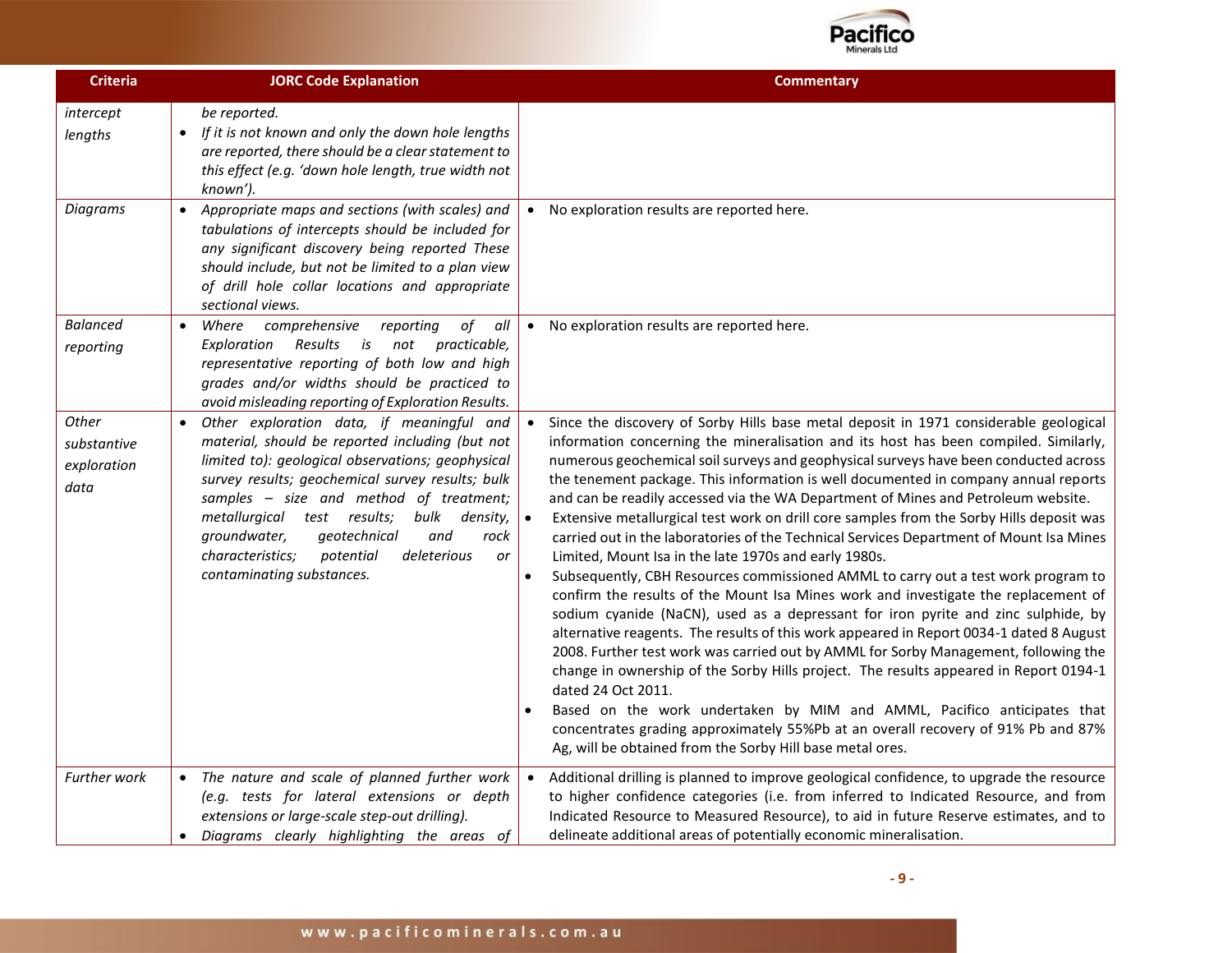

| <b>Criteria</b> | <b>JORC Code Explanation</b>                                                                                                                                 | <b>Commentary</b>                                                                                                                                                                                                                                                                                                                                                                                                                                           |  |  |
|-----------------|--------------------------------------------------------------------------------------------------------------------------------------------------------------|-------------------------------------------------------------------------------------------------------------------------------------------------------------------------------------------------------------------------------------------------------------------------------------------------------------------------------------------------------------------------------------------------------------------------------------------------------------|--|--|
|                 | possible extensions, including the main geological<br>interpretations and future drilling areas, provided<br>this information is not commercially sensitive. | The resource estimate documented in this report will, together with new drilling planned,<br>form the basis of scoping level studies. These studies will examine matters such as:<br>Mining methods<br>$\circ$<br>Geotechnical<br>$\circ$<br>Hydrology<br>$\circ$<br>Metallurgy<br>$\circ$<br><b>Plant and Infrastructure</b><br>$\Omega$<br>Transport and shipping<br>$\circ$<br>Environmental studies<br>$\bigcirc$<br>Social impact studies.<br>$\Omega$ |  |  |

# **Section 3 Estimation and Reporting of Mineral Resources**

(Criteria listed in section 1, and where relevant in section 2, also apply to this section.)

| <b>Criteria</b>              | <b>JORC Code Explanation</b>                                                                                                                                                                                                                           | <b>Commentary</b>                                                                                                                                                                                                                                                                                                                                                                                                                                                                                                                                                                                                                                                                                                                                                       |
|------------------------------|--------------------------------------------------------------------------------------------------------------------------------------------------------------------------------------------------------------------------------------------------------|-------------------------------------------------------------------------------------------------------------------------------------------------------------------------------------------------------------------------------------------------------------------------------------------------------------------------------------------------------------------------------------------------------------------------------------------------------------------------------------------------------------------------------------------------------------------------------------------------------------------------------------------------------------------------------------------------------------------------------------------------------------------------|
| Database<br>integrity        | Measures taken to ensure that data has not been<br>corrupted by, for example, transcription or keying<br>errors, between its initial collection and its use for $\bullet$<br>Mineral Resource estimation purposes.<br>Data validation procedures used. | Sorby Hills drill hole data is stored in MS Access database and hand drawn drill hole<br>logs are stored in scanned digital form.<br>Data validation checks are routinely run when data is interpreted in 3D visualization<br>and modelling software.<br>A cross-check of historical DE deposit area collar coordinates in the database against<br>original drill hole plans in WA Department of Mines and Petroleum reports was<br>performed in 2011.                                                                                                                                                                                                                                                                                                                  |
| Site visits                  | Comment on any site visits undertaken by the<br>Competent Person and the outcome of those visits.<br>If no site visits have been undertaken indicate why this<br>is the case.                                                                          | CSA Global consultants have conducted site visits as part of 2007 and 2010 drilling<br>campaigns and were involved with earlier resource estimates at Sorby Hills.<br>Breakaway Mining Services consultants involved with the Mineral Resource estimate<br>reported here for the DE deposit have not been to site.<br>The Competent Persons responsible for the Mineral Resource estimates are of the<br>opinion that this work has all been completed in line with industry best practice and<br>to an appropriate standard for the mineral resource reported.<br>It is the intention of Pacifico Minerals that the Competent Person will conduct a site<br>visit to review all sampling practices and QA/QC protocols prior to the next Mineral<br>Resource estimate. |
| Geological<br>interpretation | Confidence in (or conversely, the uncertainty of) the<br>geological interpretation of the mineral deposit.<br>Nature of the data used and of any assumptions made.<br>The effect, if any, of alternative interpretations on                            | There is a reasonable confidence level in the geological interpretation of the<br>mineral deposits.<br>The geological interpretation involved dividing the deposits into mineralised<br>$\bullet$<br>zones, essentially based on assay data, and identifying the fresh, transitional and                                                                                                                                                                                                                                                                                                                                                                                                                                                                                |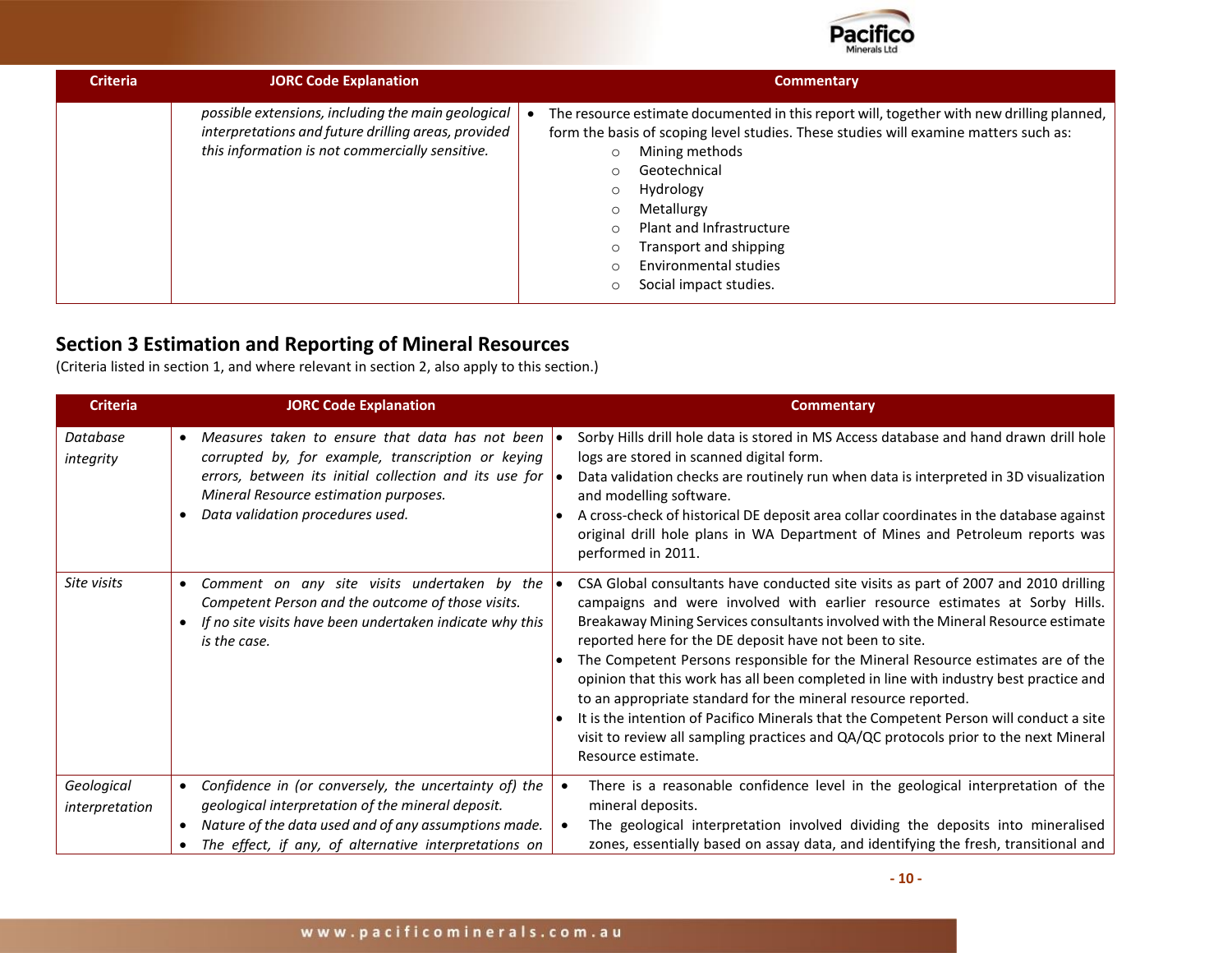

| <b>Criteria</b>                           | <b>JORC Code Explanation</b>                                                                                                                                                                                                                                                                                                                                                                                                                                                                                                                                                                                                      | <b>Commentary</b>                                                                                                                                                                                                                                                                                                                                                                                                                                                                                                                                                                                                                                                                                                                                                                                                                                                                                                                                                                                                                                                                                                                                                                                                                                                                                                                                                                                      |
|-------------------------------------------|-----------------------------------------------------------------------------------------------------------------------------------------------------------------------------------------------------------------------------------------------------------------------------------------------------------------------------------------------------------------------------------------------------------------------------------------------------------------------------------------------------------------------------------------------------------------------------------------------------------------------------------|--------------------------------------------------------------------------------------------------------------------------------------------------------------------------------------------------------------------------------------------------------------------------------------------------------------------------------------------------------------------------------------------------------------------------------------------------------------------------------------------------------------------------------------------------------------------------------------------------------------------------------------------------------------------------------------------------------------------------------------------------------------------------------------------------------------------------------------------------------------------------------------------------------------------------------------------------------------------------------------------------------------------------------------------------------------------------------------------------------------------------------------------------------------------------------------------------------------------------------------------------------------------------------------------------------------------------------------------------------------------------------------------------------|
|                                           | Mineral Resource estimation.<br>• The use of geology in guiding and controlling Mineral<br>Resource estimation.<br>The factors affecting continuity both of grade and<br>$\bullet$<br>geology.                                                                                                                                                                                                                                                                                                                                                                                                                                    | oxide zones from the geological logging of drill core and chips, as well as<br>mineralogy.<br>Steeply dipping cross faults are interpreted to offset stratigraphic surfaces and<br>$\bullet$<br>apparently cause changes in the thickness and continuity of mineralisation. The<br>small amount of inclined drilling at Sorby Hills is insufficient to directly identify any<br>steeply dipping mineralised structures or feeder zones.<br>There appears to be limited scope for alternative interpretations. The mineralised<br>zones are quite clearly defined, while the oxidation zones are a little more<br>subjective. It is considered unlikely that alternative interpretations would have a<br>substantial impact on the Mineral Resource estimates due to the generally close<br>spacing of the data points.<br>The mineralised zones were treated having hard boundaries during grade<br>estimation, while the oxidation boundaries were treated as soft boundaries, due<br>to their gradational nature.<br>The major factor affecting the continuity of both grade and geology is the<br>distribution of host breccias which appear to be mainly developed along local<br>unconformities between the dominant dolomite and siltstone lithologies present<br>at Sorby Hills. Cross-cutting faults that truncate or displace mineralisation and<br>geology, are also known from the deposit. |
| <b>Dimensions</b>                         | • The extent and variability of the Mineral Resource<br>expressed as length (along strike or otherwise), plan<br>width, and depth below surface to the upper and lower<br>limits of the Mineral Resource.                                                                                                                                                                                                                                                                                                                                                                                                                         | The modelling domain containing the Sorby Hills D/E deposit resource area<br>extends over a strike length of 2400m from 498500mN to 500900mN, and the<br>maximum vertical extent of the interpretation was over 220m ranging from -<br>180mRL to 40mRL. Within this zone, the DE deposit itself has a N-S strike length of<br>about 1 km.<br>The global Mineral Resource has a strike length of 5,000 m and plan widths of<br>between 100 m and 500 m.                                                                                                                                                                                                                                                                                                                                                                                                                                                                                                                                                                                                                                                                                                                                                                                                                                                                                                                                                 |
| Estimation and<br>modelling<br>techniques | • The nature and appropriateness of the estimation<br>technique(s) applied and key assumptions, including<br>treatment of extreme grade values, domaining,<br>interpolation parameters and maximum distance of<br>extrapolation from data points. If a computer assisted<br>estimation method was chosen include a description of<br>computer software and parameters used.<br>The availability of check estimates, previous estimates<br>$\bullet$<br>and/or mine production records and whether the<br>Mineral Resource estimate takes appropriate account<br>of such data.<br>• The assumptions made regarding recovery of by- | A Mineral Resource for the DE "pods" or deposits were estimated in 2013 by<br>$\bullet$<br>Breakaway Mining Services. A Mineral Resource estimate for the other deposits<br>was estimated by CSA Global in 2011.<br>Mineralisation is present as mineralised domains defined by lithological<br>$\bullet$<br>boundaries, where possible, and Pb grades of >1% Pb. The Alpha Pod is a Zn rich<br>pod and the mineralisation domain was interpreted using Zn>1%.<br>Ordinary Kriging (OK) and inverse distance weighting (IDW) were used to<br>$\bullet$<br>interpolate the block models with an oriented ellipsoid search was used to<br>estimate Pb, Ag and Zn grades in the domains.<br>The DE pod Mineral Resources were estimated within an area with approximately<br>$\bullet$<br>25 m (N) x 35 m (E) drill density. The other pods were drilled with hole spacing of<br>between 50 m (N) by 25 m (E) and 50 m by 50 m.                                                                                                                                                                                                                                                                                                                                                                                                                                                                           |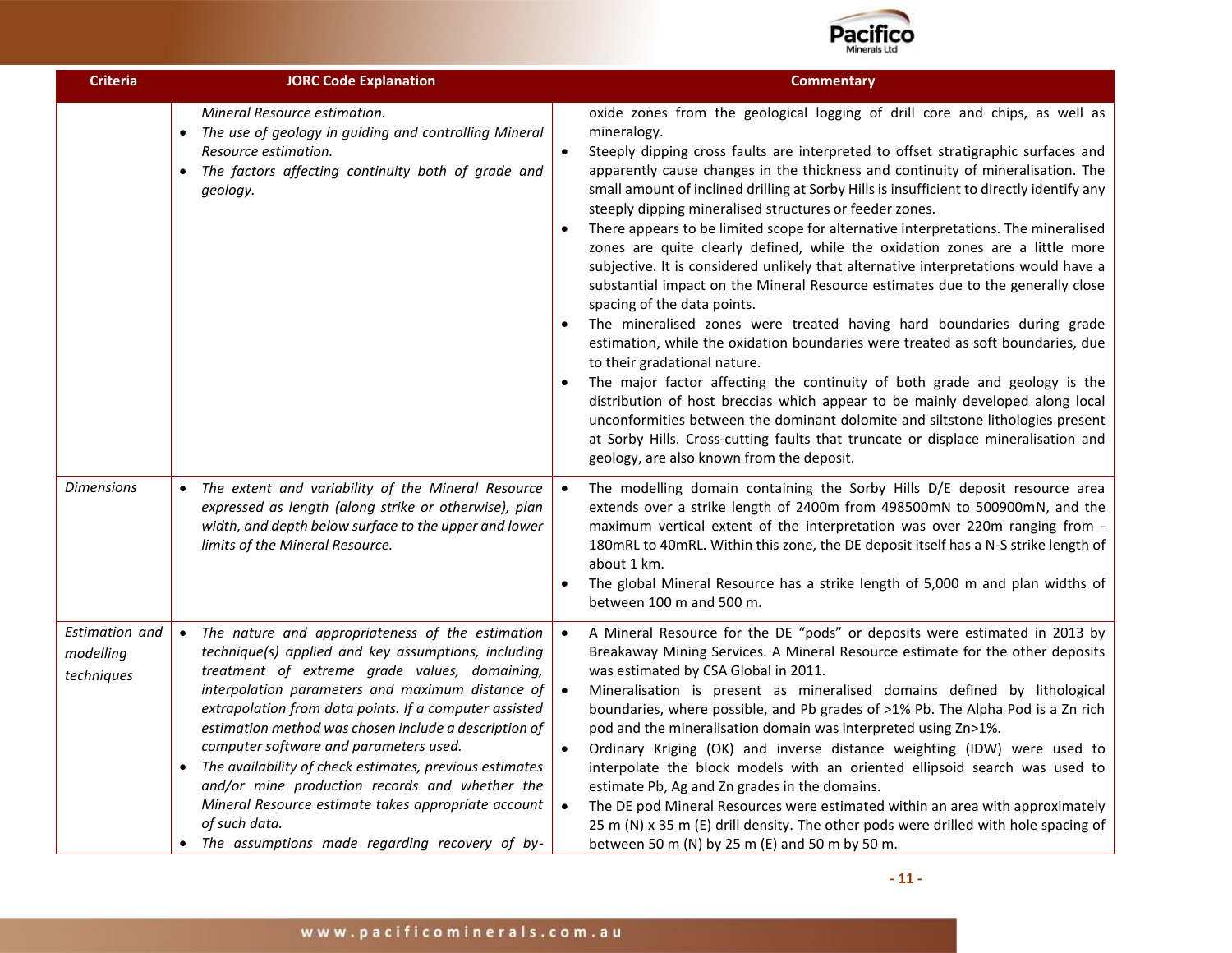

| <b>Criteria</b>                  | <b>JORC Code Explanation</b>                                                                                                                                                                                                                                                                                                                                                                                                                                                                                                                                                                                                                                                                                                                                                                                                                                | <b>Commentary</b>                                                                                                                                                                                                                                                                                                                                                                                                                                                                                                                                                                                                                                                                                                                                                                                                                                                                                                                                                                                                                                                                                                                                                                                                                                                                                                                                                                                                                                            |
|----------------------------------|-------------------------------------------------------------------------------------------------------------------------------------------------------------------------------------------------------------------------------------------------------------------------------------------------------------------------------------------------------------------------------------------------------------------------------------------------------------------------------------------------------------------------------------------------------------------------------------------------------------------------------------------------------------------------------------------------------------------------------------------------------------------------------------------------------------------------------------------------------------|--------------------------------------------------------------------------------------------------------------------------------------------------------------------------------------------------------------------------------------------------------------------------------------------------------------------------------------------------------------------------------------------------------------------------------------------------------------------------------------------------------------------------------------------------------------------------------------------------------------------------------------------------------------------------------------------------------------------------------------------------------------------------------------------------------------------------------------------------------------------------------------------------------------------------------------------------------------------------------------------------------------------------------------------------------------------------------------------------------------------------------------------------------------------------------------------------------------------------------------------------------------------------------------------------------------------------------------------------------------------------------------------------------------------------------------------------------------|
|                                  | products.<br>Estimation of deleterious elements or other non-grade<br>variables of economic significance (e.g. sulphur for acid<br>mine drainage characterisation).<br>In the case of block model interpolation, the block size<br>$\bullet$<br>in relation to the average sample spacing and the<br>search employed.<br>Any assumptions behind modelling of selective mining<br>$\bullet$<br>units.<br>Any assumptions about correlation between variables.<br>$\bullet$<br>Description of how the geological interpretation was<br>$\bullet$<br>used to control the resource estimates.<br>Discussion of basis for using or not using grade cutting<br>$\bullet$<br>or capping.<br>The process of validation, the checking process used,<br>$\bullet$<br>the comparison of model data to drill hole data, and<br>use of reconciliation data if available. | The majority of mineralised bodies strike approximately 340 degrees, and with<br>average dips varying between 40 and 60 degrees to the East. The A and B blocks<br>strike 030°.<br>Block models were constructed incorporating mineralisation and weathering<br>$\bullet$<br>domains. Block sizes of 25 m (N) by 25 m (E) by 5 m (Z) were used for all block<br>models.<br>The block models are not rotated.<br>$\bullet$<br>The grade variables populated in the block model were Pb, Zn, Ag, Fe and S.<br>$\bullet$<br>Block discretisation was set to 4 by 4 by 1.<br>$\bullet$<br>The ordinary kriging method was used to estimate Ag, Pb and Zn. The Inverse<br>$\bullet$<br>Distance weighting method was used to estimate Fe and S.<br>High grade cuts were determined by using the domain statistics. Percentile analysis<br>$\bullet$<br>as well as histogram and log probability plots were used to determine the high-<br>grade cut required to remove high grade outliers that may have too much of a<br>global influence on the local block estimates.<br>High grade top cuts of 375 g/t for silver, 38% for lead and 6% for zinc were applied<br>$\bullet$<br>to the 1m composite assay data used in the modelling.<br>The block models were validated by swath plots, comparison of mean block and<br>$\bullet$<br>sample grades per domain, and stepping through cross sections of the model and<br>comparing drill sample and block grades. |
| Moisture                         | Whether the tonnages are estimated on a dry basis or<br>with natural moisture, and the method of<br>determination of the moisture content.                                                                                                                                                                                                                                                                                                                                                                                                                                                                                                                                                                                                                                                                                                                  | Tonnages in the model are estimated on a dry in-situ basis.<br>$\bullet$                                                                                                                                                                                                                                                                                                                                                                                                                                                                                                                                                                                                                                                                                                                                                                                                                                                                                                                                                                                                                                                                                                                                                                                                                                                                                                                                                                                     |
| Cut-off<br>parameters            | • The basis of the adopted cut-off grade(s) or quality<br>parameters applied.                                                                                                                                                                                                                                                                                                                                                                                                                                                                                                                                                                                                                                                                                                                                                                               | Reporting cut-off grades are typical for other Pb-Zn deposits and are considered<br>$\bullet$<br>appropriate for the reporting of the Sorby Hills Mineral Resource.                                                                                                                                                                                                                                                                                                                                                                                                                                                                                                                                                                                                                                                                                                                                                                                                                                                                                                                                                                                                                                                                                                                                                                                                                                                                                          |
| Mining factors<br>or assumptions | Assumptions made regarding possible mining methods,<br>$\bullet$<br>minimum mining dimensions and internal (or, if<br>applicable, external) mining dilution. It is always<br>necessary as part of the process of determining<br>reasonable prospects for eventual economic extraction<br>to consider potential mining methods, but the<br>assumptions made regarding mining methods and<br>parameters when estimating Mineral Resources may not<br>always be rigorous. Where this is the case, this should be<br>reported with an explanation of the basis of the mining<br>assumptions made.                                                                                                                                                                                                                                                               | No mining factors were assumed in the Mineral Resource Estimate.<br>$\bullet$                                                                                                                                                                                                                                                                                                                                                                                                                                                                                                                                                                                                                                                                                                                                                                                                                                                                                                                                                                                                                                                                                                                                                                                                                                                                                                                                                                                |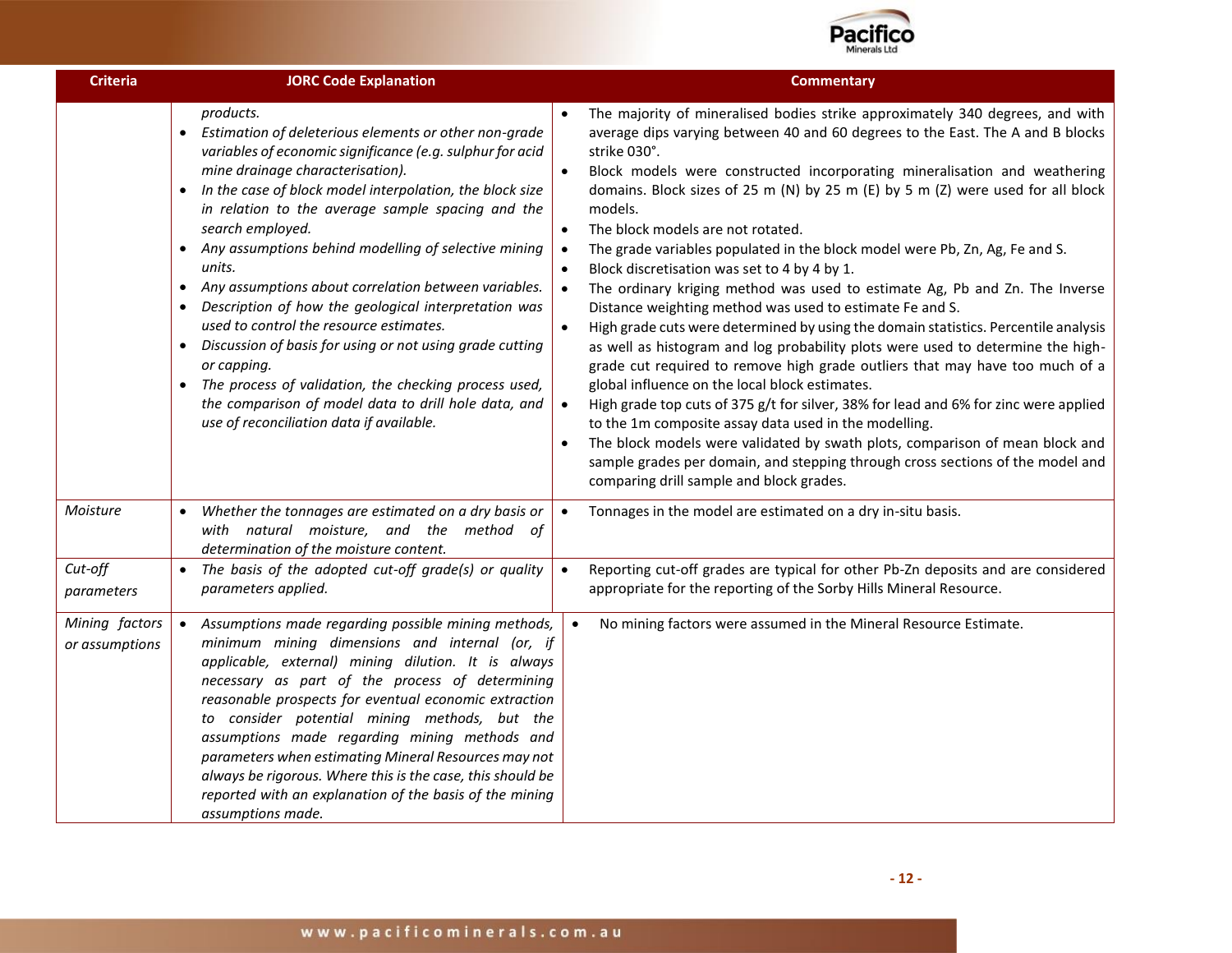

| <b>Criteria</b>                               | <b>JORC Code Explanation</b>                                                                                                                                                                                                                                                                                                                                                                                                                                                                                                                                                                                                                                                                                     | <b>Commentary</b>                                                       |
|-----------------------------------------------|------------------------------------------------------------------------------------------------------------------------------------------------------------------------------------------------------------------------------------------------------------------------------------------------------------------------------------------------------------------------------------------------------------------------------------------------------------------------------------------------------------------------------------------------------------------------------------------------------------------------------------------------------------------------------------------------------------------|-------------------------------------------------------------------------|
| Metallurgical<br>factors<br>or<br>assumptions | The basis for assumptions or predictions regarding<br>$\bullet$<br>metallurgical amenability. It is always necessary as part<br>of the process of determining reasonable prospects for<br>eventual economic extraction to consider potential<br>metallurgical methods, but the assumptions regarding<br>metallurgical treatment processes and parameters<br>made when reporting Mineral Resources may not always<br>be rigorous. Where this is the case, this should be<br>reported with an explanation of the basis of the<br>metallurgical assumptions made.                                                                                                                                                   | No Metallurgical factors were assumed in the Mineral Resource Estimate. |
| Environmental<br>factors<br>or<br>assumptions | Assumptions made regarding possible waste and<br>process residue disposal options. It is always necessary<br>as part of the process of determining reasonable<br>prospects for eventual economic extraction to consider<br>the potential environmental impacts of the mining and<br>processing operation. While at this stage the<br>determination of potential environmental impacts,<br>particularly for a greenfields project, may not always be<br>well advanced, the status of early consideration of these<br>potential environmental impacts should be reported.<br>Where these aspects have not been considered this<br>should be reported with an explanation of the<br>environmental assumptions made. | No Environmental factors were assumed in the Mineral Resource Estimate. |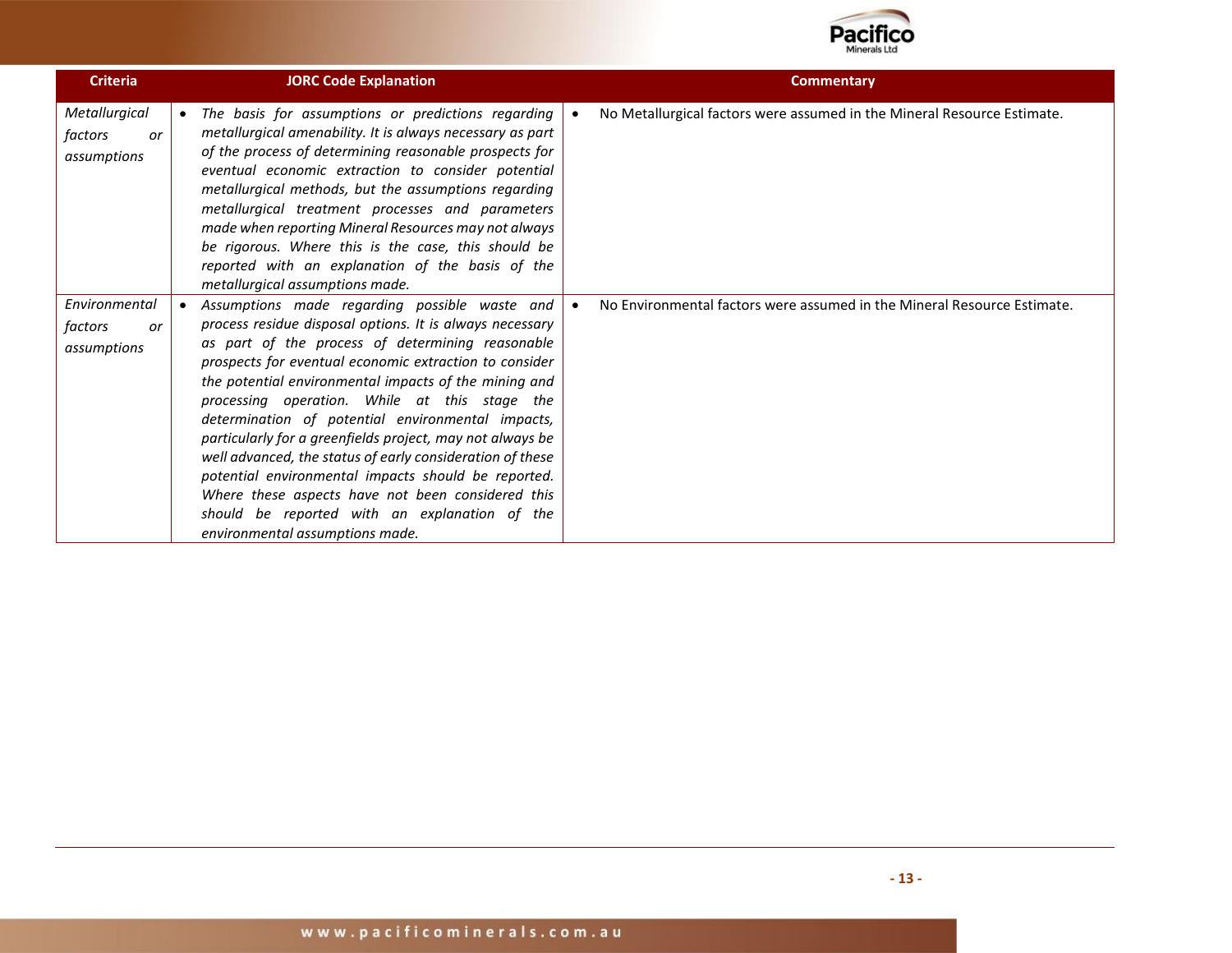

| <b>Criteria</b>     | <b>JORC Code Explanation</b>                                                                                                                                                                                                                                                                                                                                                                                                                                                                                                                                                                                |                                     |                          | <b>Commentary</b>                                                                                                                                                                                                                                                                                                                                                                                                                                                                                                                                                                                                                                                                                                                                                                        |                                                                                                                                                                                                                                                                                                                                                                                                                                                                                                                                                                                                                                                                                                                                                                                                                                                                                                                                                                                                                                                                             |
|---------------------|-------------------------------------------------------------------------------------------------------------------------------------------------------------------------------------------------------------------------------------------------------------------------------------------------------------------------------------------------------------------------------------------------------------------------------------------------------------------------------------------------------------------------------------------------------------------------------------------------------------|-------------------------------------|--------------------------|------------------------------------------------------------------------------------------------------------------------------------------------------------------------------------------------------------------------------------------------------------------------------------------------------------------------------------------------------------------------------------------------------------------------------------------------------------------------------------------------------------------------------------------------------------------------------------------------------------------------------------------------------------------------------------------------------------------------------------------------------------------------------------------|-----------------------------------------------------------------------------------------------------------------------------------------------------------------------------------------------------------------------------------------------------------------------------------------------------------------------------------------------------------------------------------------------------------------------------------------------------------------------------------------------------------------------------------------------------------------------------------------------------------------------------------------------------------------------------------------------------------------------------------------------------------------------------------------------------------------------------------------------------------------------------------------------------------------------------------------------------------------------------------------------------------------------------------------------------------------------------|
| <b>Bulk density</b> | Whether assumed or determined. If assumed, the basis<br>for the assumptions. If determined, the method used,<br>whether wet or dry, the frequency of the measurements,<br>the nature, size and representativeness of the samples.<br>The bulk density for bulk material must have been<br>$\bullet$<br>measured by methods that adequately account for void<br>spaces (vugs, porosity, etc), moisture and differences<br>between rock and alteration zones within the deposit.<br>Discuss assumptions for bulk density estimates used in<br>$\bullet$<br>the evaluation process of the different materials. |                                     | 2011 resource estimates: | The density equation used in the resource estimate was derived from 119 density<br>measurements taken from drill core samples of the various mineralised rock<br>types at Sorby Hills deposits and takes into account an assumption of increasing<br>porosity with increasing lead grade. This equation was applied in 1980, 2007 and<br>$bd = 2.64 + (lead grade * 0.018)$<br>٠<br>For the DE deposit model, the default density value was then adjusted using the<br>average density for each lithology, as per Table 3. The default density value for<br>each lithology was determined using the same density measurements from Sorby<br>Hills drill core as was used to determine the linear relationship.<br>Table 3: Summary of Domain, Oxidation and Density Defaults, DE deposit |                                                                                                                                                                                                                                                                                                                                                                                                                                                                                                                                                                                                                                                                                                                                                                                                                                                                                                                                                                                                                                                                             |
|                     |                                                                                                                                                                                                                                                                                                                                                                                                                                                                                                                                                                                                             |                                     | <b>Domain</b>            | <b>Oxidation</b>                                                                                                                                                                                                                                                                                                                                                                                                                                                                                                                                                                                                                                                                                                                                                                         | <b>Density formula</b>                                                                                                                                                                                                                                                                                                                                                                                                                                                                                                                                                                                                                                                                                                                                                                                                                                                                                                                                                                                                                                                      |
|                     |                                                                                                                                                                                                                                                                                                                                                                                                                                                                                                                                                                                                             |                                     |                          | Oxide                                                                                                                                                                                                                                                                                                                                                                                                                                                                                                                                                                                                                                                                                                                                                                                    | $bd = 2.48 + (lead grade*0.018)$                                                                                                                                                                                                                                                                                                                                                                                                                                                                                                                                                                                                                                                                                                                                                                                                                                                                                                                                                                                                                                            |
|                     |                                                                                                                                                                                                                                                                                                                                                                                                                                                                                                                                                                                                             |                                     | Dolomitic                | Transitional                                                                                                                                                                                                                                                                                                                                                                                                                                                                                                                                                                                                                                                                                                                                                                             | $bd = 2.55 + (lead grade*0.018)$                                                                                                                                                                                                                                                                                                                                                                                                                                                                                                                                                                                                                                                                                                                                                                                                                                                                                                                                                                                                                                            |
|                     |                                                                                                                                                                                                                                                                                                                                                                                                                                                                                                                                                                                                             |                                     | siltstone                | Fresh                                                                                                                                                                                                                                                                                                                                                                                                                                                                                                                                                                                                                                                                                                                                                                                    | $bd = 2.59 + (lead grade*0.018)$                                                                                                                                                                                                                                                                                                                                                                                                                                                                                                                                                                                                                                                                                                                                                                                                                                                                                                                                                                                                                                            |
|                     |                                                                                                                                                                                                                                                                                                                                                                                                                                                                                                                                                                                                             |                                     |                          | Oxide                                                                                                                                                                                                                                                                                                                                                                                                                                                                                                                                                                                                                                                                                                                                                                                    | $bd = 2.48 + (lead grade*0.018)$                                                                                                                                                                                                                                                                                                                                                                                                                                                                                                                                                                                                                                                                                                                                                                                                                                                                                                                                                                                                                                            |
|                     |                                                                                                                                                                                                                                                                                                                                                                                                                                                                                                                                                                                                             |                                     | Crystalline<br>dolomite  | Transitional                                                                                                                                                                                                                                                                                                                                                                                                                                                                                                                                                                                                                                                                                                                                                                             | $bd = 2.58 + (lead grade*0.018)$                                                                                                                                                                                                                                                                                                                                                                                                                                                                                                                                                                                                                                                                                                                                                                                                                                                                                                                                                                                                                                            |
|                     |                                                                                                                                                                                                                                                                                                                                                                                                                                                                                                                                                                                                             |                                     |                          | Fresh                                                                                                                                                                                                                                                                                                                                                                                                                                                                                                                                                                                                                                                                                                                                                                                    | $bd = 2.68 + (lead grade*0.018)$                                                                                                                                                                                                                                                                                                                                                                                                                                                                                                                                                                                                                                                                                                                                                                                                                                                                                                                                                                                                                                            |
|                     |                                                                                                                                                                                                                                                                                                                                                                                                                                                                                                                                                                                                             |                                     | Dolomite                 | Oxide                                                                                                                                                                                                                                                                                                                                                                                                                                                                                                                                                                                                                                                                                                                                                                                    | $bd = 2.48 + (lead grade*0.018)$                                                                                                                                                                                                                                                                                                                                                                                                                                                                                                                                                                                                                                                                                                                                                                                                                                                                                                                                                                                                                                            |
|                     |                                                                                                                                                                                                                                                                                                                                                                                                                                                                                                                                                                                                             |                                     | breccia                  | Transitional                                                                                                                                                                                                                                                                                                                                                                                                                                                                                                                                                                                                                                                                                                                                                                             | $bd = 2.51 + (lead grade*0.018)$                                                                                                                                                                                                                                                                                                                                                                                                                                                                                                                                                                                                                                                                                                                                                                                                                                                                                                                                                                                                                                            |
|                     |                                                                                                                                                                                                                                                                                                                                                                                                                                                                                                                                                                                                             |                                     |                          | Fresh                                                                                                                                                                                                                                                                                                                                                                                                                                                                                                                                                                                                                                                                                                                                                                                    | $bd = 2.74 + (lead grade*0.018)$                                                                                                                                                                                                                                                                                                                                                                                                                                                                                                                                                                                                                                                                                                                                                                                                                                                                                                                                                                                                                                            |
| Classification      | • The basis for the classification of the Mineral Resources<br>into varying confidence categories.<br>Whether appropriate account has been taken of all<br>$\bullet$<br>relevant factors (i.e. relative confidence<br>in<br>tonnage/grade estimations, reliability of input data,<br>confidence in continuity of geology and metal values,<br>quality, quantity and distribution of the data).<br>Whether the result appropriately reflects the Competent<br>$\bullet$<br>Person's view of the deposit.                                                                                                     | $\bullet$<br>$\bullet$<br>$\bullet$ | Inferred categories.     |                                                                                                                                                                                                                                                                                                                                                                                                                                                                                                                                                                                                                                                                                                                                                                                          | The Mineral Resource estimate is reported here in compliance with the 2012<br>Edition of the 'Australasian Code for Reporting of Exploration Results, Mineral<br>Resources and Ore Reserves' by the Joint Ore Reserves Committee (JORC)<br>The classification of blocks was a three-stage process. The first stage was to<br>categorise blocks based on some appropriate criteria, e.g. the number of<br>samples plus the number of drill holes. The second stage was to use the<br>categorised blocks to construct smoothed, realistic 3D solids that define regions<br>of high, medium and low confidence in grade, geology, structure and continuity.<br>The third stage was to use these 3D solids to classify blocks into Indicated and<br>The Mineral Resource Estimate for DE deposit was classified within an area with<br>approximately 25m x 35m drill density. The Inferred Mineral Resource is<br>constrained within an area of drilling density of greater than 25 m by 35 m.<br>The Indicated Mineral Resource estimate for the C and I pods are based upon a |